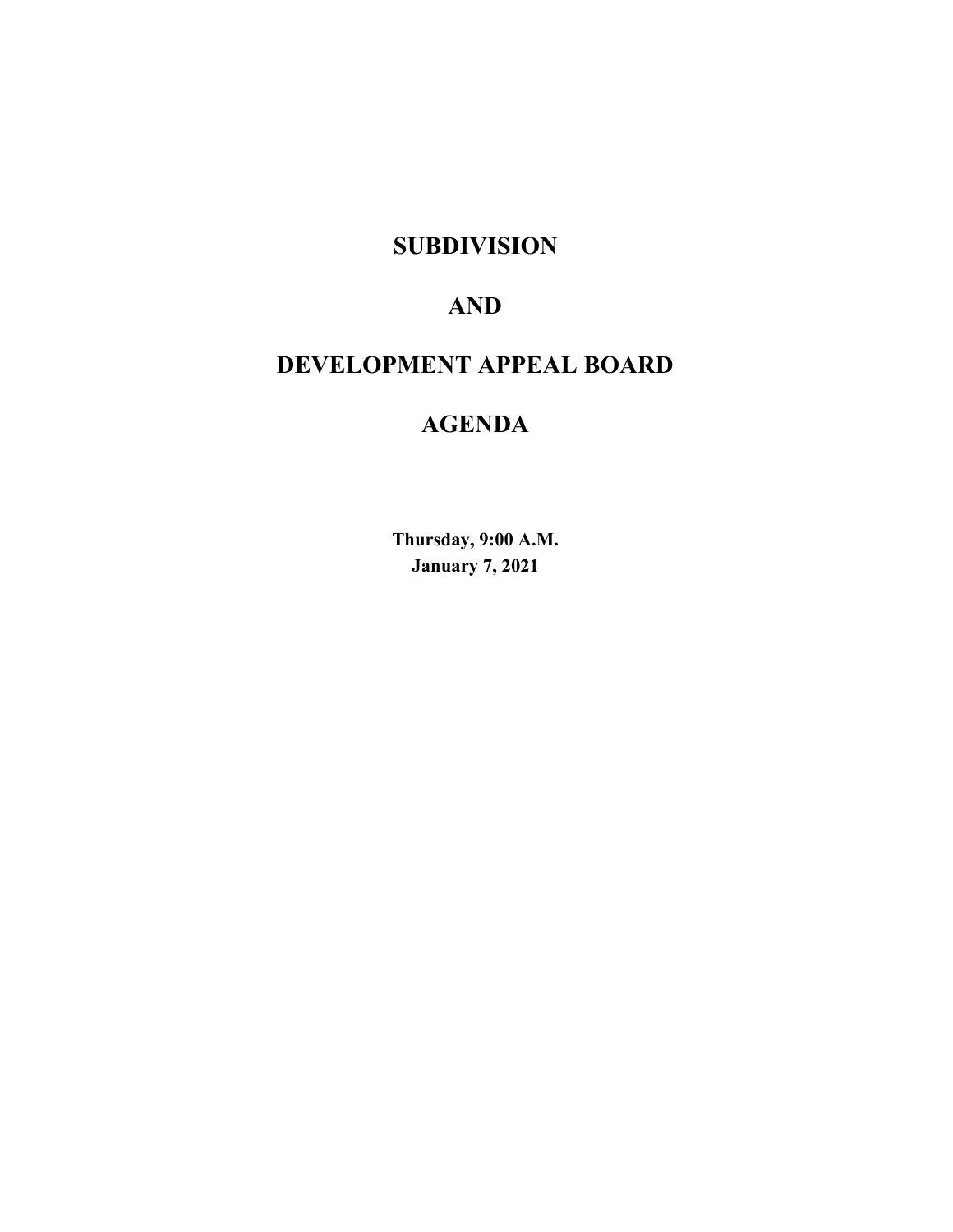|   | <b>TO BE RAISED</b><br>9:00 A.M. | SDAB-D-21-002 |                                                                                                                                              |
|---|----------------------------------|---------------|----------------------------------------------------------------------------------------------------------------------------------------------|
|   |                                  |               | To operate a Major Home Based Business (Pilates<br>studio - Classes of 1 or 2 persons at a time -<br>URBAN PILATES). Expires Nov. 3, 2025    |
|   |                                  |               | 10103 - 137 Street NW<br>Project No.: 367287735-001                                                                                          |
|   | <b>TO BE RAISED</b>              |               |                                                                                                                                              |
| H | $1:30$ P.M.                      | SDAB-D-21-005 |                                                                                                                                              |
|   |                                  |               | To change the Use of a General Retail Store to a<br>Cannabis Retail Sales store and to construct<br>interior alterations                     |
|   |                                  |               | 5904 - 104 Street NW                                                                                                                         |
|   |                                  |               | Project No.: 373284761-002                                                                                                                   |
|   | <b>NOTE:</b>                     |               | Unless otherwise stated, all references to "Section numbers" in this Agenda<br>refer to the authority under the Edmonton Zoning Bylaw 12800. |

# **SUBDIVISION AND DEVELOPMENT APPEAL BOARD**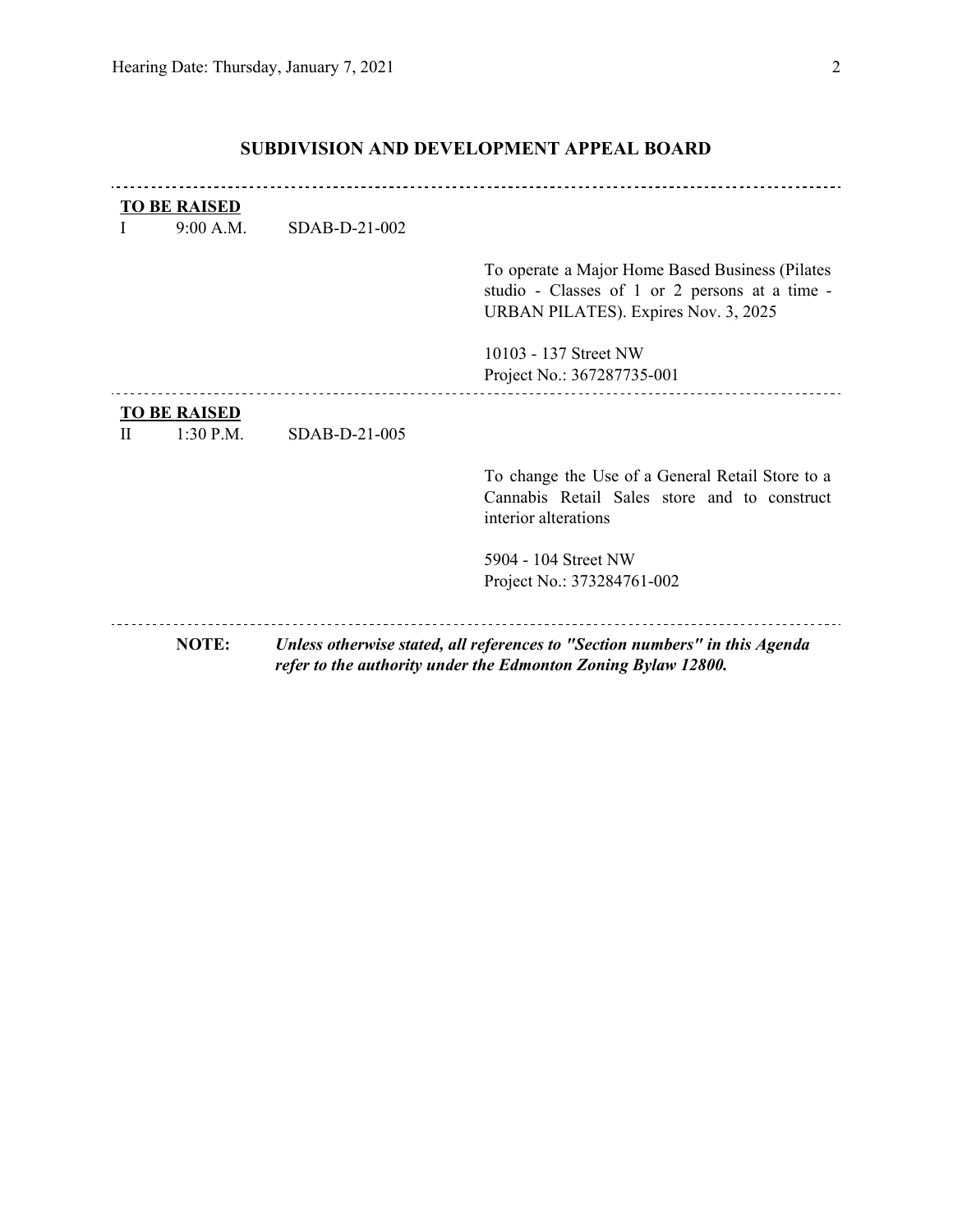# **TO BE RAISED**

# **ITEM I: 9:00 A.M. FILE: SDAB-D-21-002**

| AN APPEAL FROM THE DECISION OF THE DEVELOPMENT OFFICER |
|--------------------------------------------------------|
|--------------------------------------------------------|

APPELLANT:

| <b>APPLICATION NO.:</b>                                                   | 367287735-001                                                                                                                          |
|---------------------------------------------------------------------------|----------------------------------------------------------------------------------------------------------------------------------------|
| <b>APPLICATION TO:</b>                                                    | Operate a Major Home Based Business (Pilates studio -<br>Classes of 1 or 2 persons at a time - URBAN PILATES).<br>Expires Nov. 3, 2025 |
| <b>DECISION OF THE</b><br>DEVELOPMENT AUTHORITY: Approved with Conditions |                                                                                                                                        |
| <b>DECISION DATE:</b>                                                     | November 3, 2020                                                                                                                       |
| <b>DATE OF APPEAL:</b>                                                    | November 30, 2020                                                                                                                      |
| NOTIFICATION PERIOD:                                                      | November 10, 2020 through December 1, 2020                                                                                             |
| <b>RESPONDENT:</b>                                                        |                                                                                                                                        |
| MUNICIPAL DESCRIPTION<br>OF SUBJECT PROPERTY:                             | 10103 - 137 Street NW                                                                                                                  |
| <b>LEGAL DESCRIPTION:</b>                                                 | Plan 1401HW Blk 127 Lot 19                                                                                                             |
| ZONE:                                                                     | (RF1) Single Detached Residential Zone                                                                                                 |
| <b>OVERLAY:</b>                                                           | Mature Neighbourhood Overlay                                                                                                           |
| <b>STATUTORY PLAN:</b>                                                    | N/A                                                                                                                                    |
|                                                                           |                                                                                                                                        |

# *Grounds for Appeal*

The Appellant provided the following reasons for appealing the decision of the Development Authority: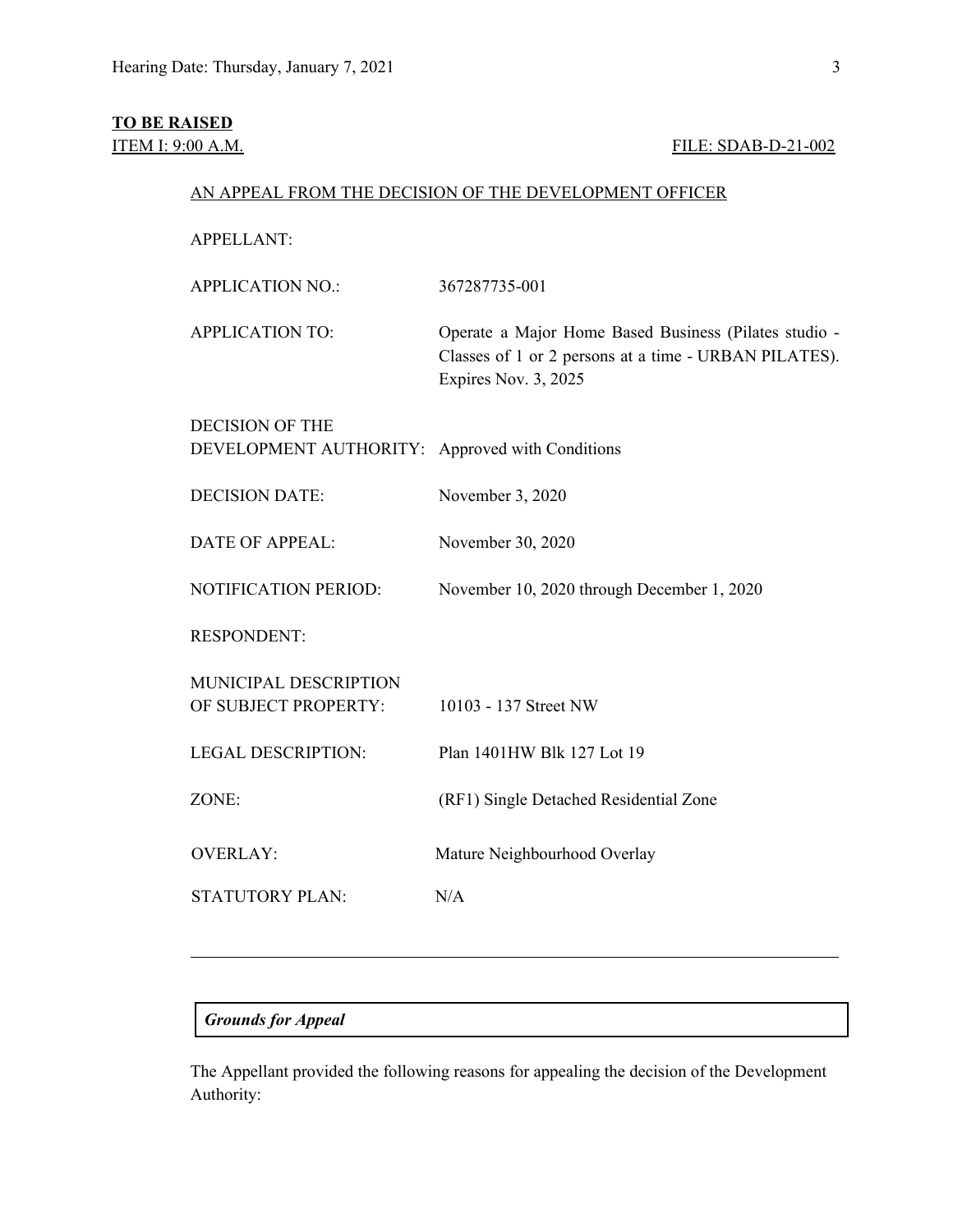We are appealing the permit for a Major Home Based Business - Pilates Studio - URBAN PILATES which has been given Discretionary permission in the Glenora heritage area of Capital Hill. Kindly consider the following:

### **PARKING/ TRAFFIC VS BIKE LANES**

A major concern is that of parking with cars potentially being allowed to come and go anytime. The impact of this would be increasing vehicle traffic and diminishing quiet enjoyment. We would like to point out that the main entrance (front door) to the house is accessed on 101 Avenue not 137 Street, as the address would indicate. Visitors to the house consistently park on 101 Avenue. The concern is that 101 Avenue has been in place as a major thoroughfare for bike lanes for decades. Usage is increasing vastly with hundreds of bikes passing through this year. It is a main route for people biking to work downtown as well as recreational use for pedestrians who enjoy proximity and access to the river valley. Additional traffic and parked cars are an encumbrance to the bikes and regular traffic as well as young school children.

### **HERITAGE AND NEIGHBOURHOOD CHARACTER**

The heritage and character of Glenora is under threat from development and business pressures. The City recently implemented the Glenora Historic Resources Inventory of homes and is presently working with the Old Glenora Conservation Association (OGCA) and the community on a Heritage Zoning initiative to protect the residential character of the area. The OGCA is opposed to major home based businesses.

### **REQUEST**

We request you reject this permit. On balance, however, there is also an interest in keeping good relations with this neighbour. A compromise could perhaps be the Permit for a Minor Home Based Business which would have much less impact on the area.

### *General Matters*

**The Subdivision and Development Appeal Board at a hearing on December 2, 2020, made and passed the following motion:**

**"The hearing will be scheduled on January 7, 2021."**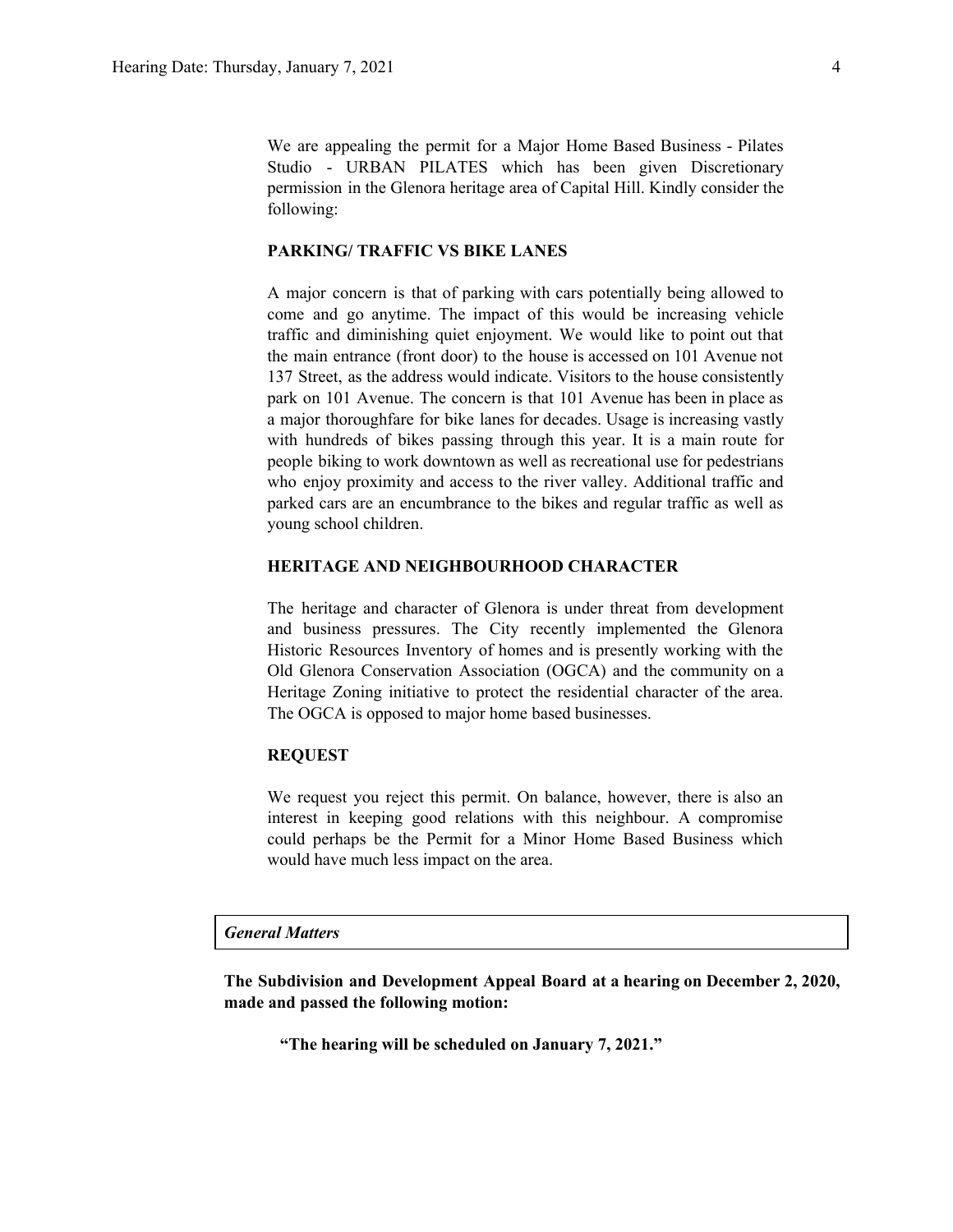### **Appeal Information:**

The *Municipal Government Act*, RSA 2000, c M-26 states the following:

### **Grounds for Appeal**

**685(1)** If a development authority

- (a) fails or refuses to issue a development permit to a person,
- (b) issues a development permit subject to conditions, or
- (c) issues an order under section 645,

the person applying for the permit or affected by the order under section 645 may appeal to the subdivision and development appeal board.

**(2)** In addition to an applicant under subsection (1), any person affected by an order, decision or development permit made or issued by a development authority may appeal to the subdivision and development appeal board.

### **Appeals**

**686(1)** A development appeal to a subdivision and development appeal board is commenced by filing a notice of the appeal, containing reasons, with the board,

- (a) in the case of an appeal made by a person referred to in section 685(1)
	- (i) with respect to an application for a development permit,
		- (A) within 21 days after the date on which the written decision is given under section 642, or
		- (B) if no decision is made with respect to the application within the 40-day period, or within any extension of that period under section 684, within 21 days after the date the period or extension expires,
		- or
	- (ii) with respect to an order under section 645, within 21 days after the date on which the order is made, or
- (b) in the case of an appeal made by a person referred to in section 685(2), within 21 days after the date on which the notice of the issuance of the permit was given in accordance with the land use bylaw.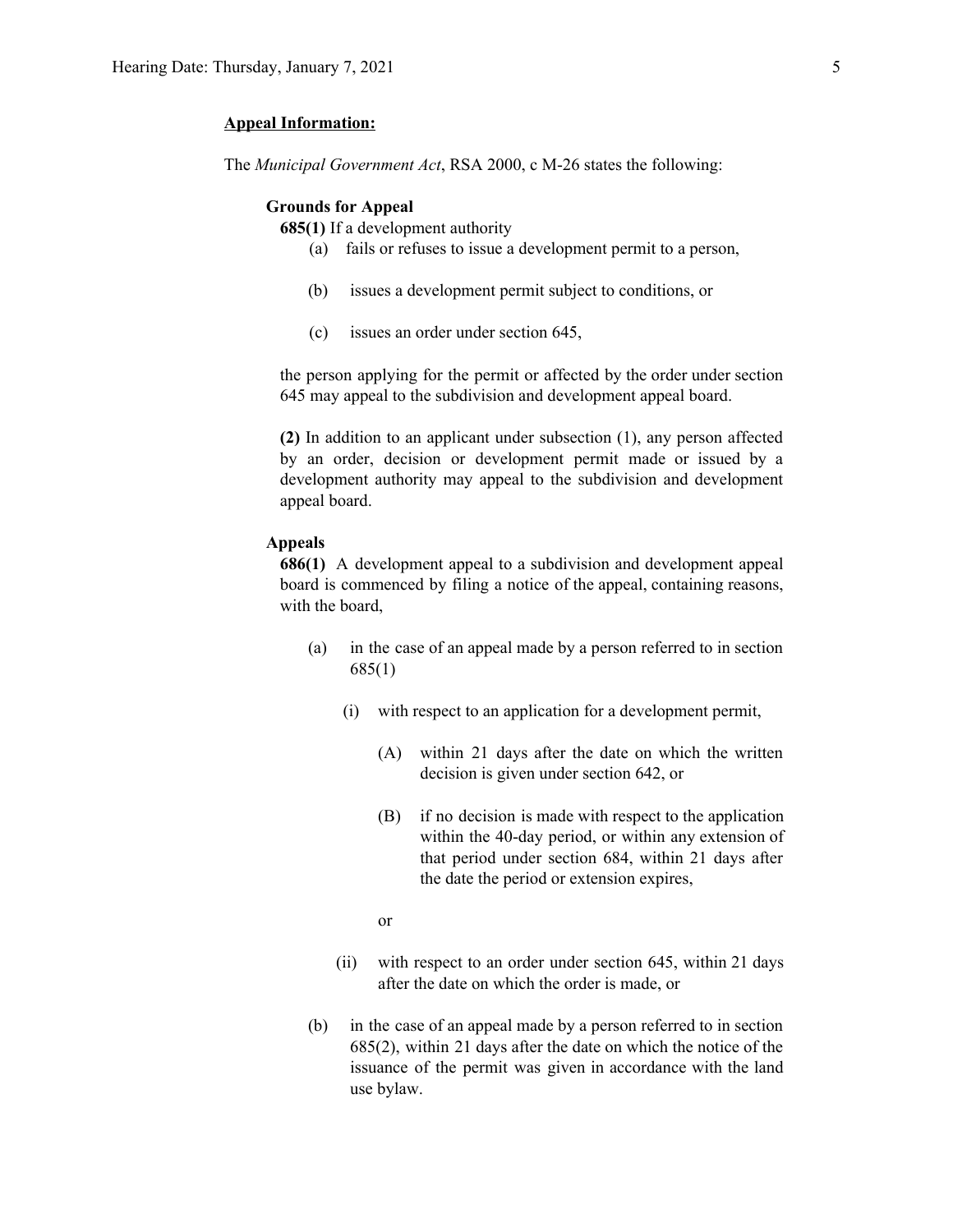### **Hearing and Decision**

**687(3)** In determining an appeal, the subdivision and development appeal board

…

- (a.1) must comply with the land use policies;
- (a.2) subject to section 638, must comply with any applicable statutory plans;
- (a.3) subject to clause (d), must comply with any land use bylaw in effect;
- (a.4) must comply with the applicable requirements of the regulations under the *Gaming, Liquor and Cannabis Act* respecting the location of premises described in a cannabis licence and distances between those premises and other premises;
	- …
	- (c) may confirm, revoke or vary the order, decision or development permit or any condition attached to any of them or make or substitute an order, decision or permit of its own;
	- (d) may make an order or decision or issue or confirm the issue of a development permit even though the proposed development does not comply with the land use bylaw if, in its opinion,
		- (i) the proposed development would not
			- (A) unduly interfere with the amenities of the neighbourhood, or
			- (B) materially interfere with or affect the use, enjoyment or value of neighbouring parcels of land,

and

(ii) the proposed development conforms with the use prescribed for that land or building in the land use bylaw.

### **General Provisions from the** *Edmonton Zoning Bylaw:*

Under section 110.3(4), a **Major Home Based Business** is a **Discretionary Use** in the **(RF1) Single Detached Residential Zone.**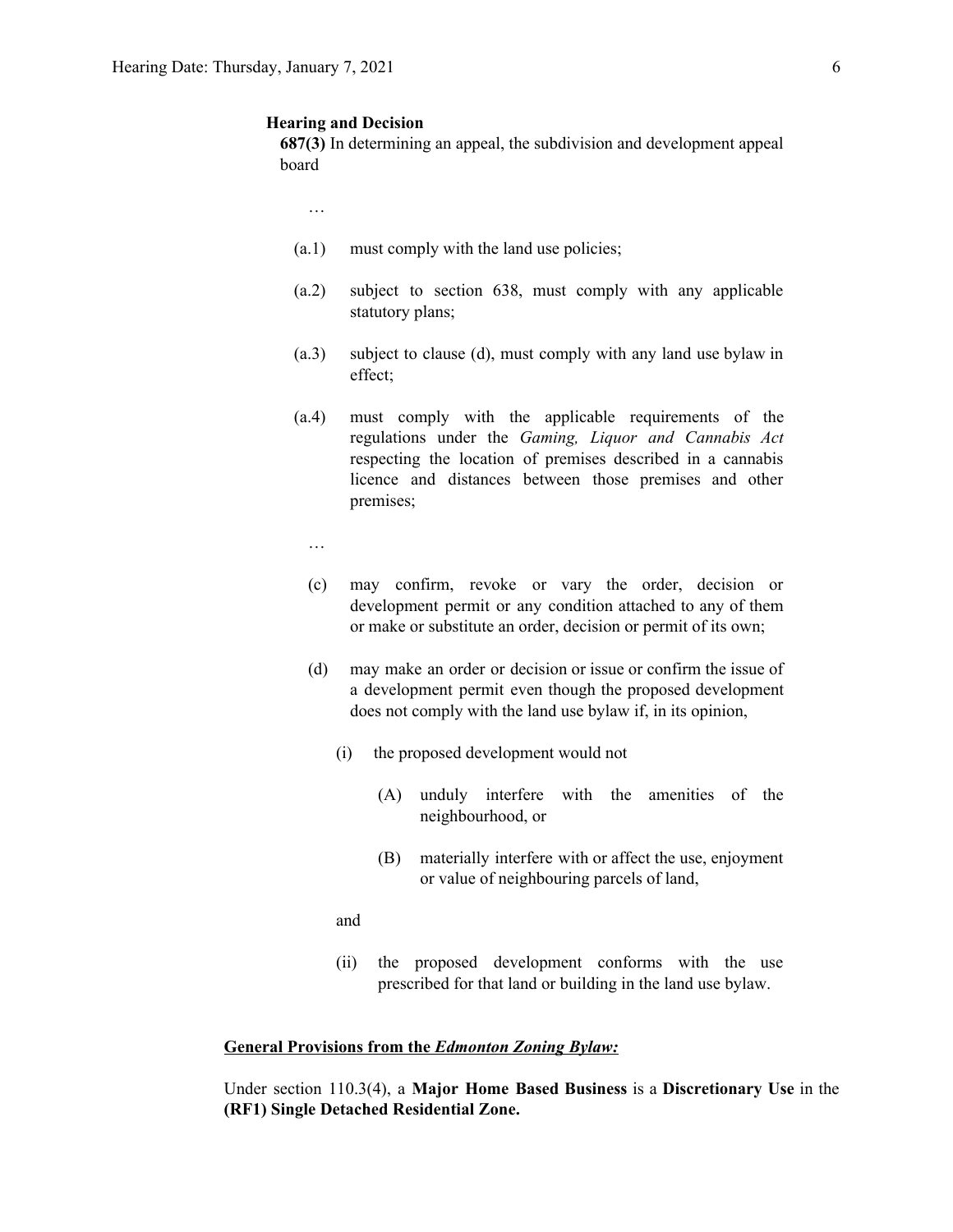### Under section 7.3(7), **Major Home Based Business** means:

development consisting of the Use of an approved Dwelling or Accessory building by a resident of that Dwelling for one or more businesses that may generate more than one business associated visit per day. The business Use must be secondary to the Residential Use of the building and shall not change the residential character of the Dwelling or Accessory building. The Dwelling may be used as a workplace by a non-resident. This Use includes Bed and Breakfast Operations but does not include General Retail Sales, Cannabis Retail Sales or Cannabis Production and Distribution.

## Section 110.1 states that the **General Purpose** of the **(RF1) Single Detached Residential Zone** is:

to provide for Single Detached Housing while allowing other forms of small scale housing in the form of Secondary Suites, Garden Suites, Semi-detached Housing and Duplex Housing.

## Section 814.1 states that the **General Purpose** of the **Mature Neighbourhood Overlay** is:

to regulate residential development in Edmonton's mature residential neighbourhoods, while responding to the context of surrounding development, maintaining the pedestrian-oriented design of the streetscape, and to provide an opportunity for consultation by gathering input from affected parties on the impact of a proposed variance to the Overlay regulations.

## *Discretionary Use*

#### **Development Officer's Determination**

**You are receiving this notice because a Discretionary Use Development Permit has been issued, pursuant to Section 12.4 and 20.3 of the Edmonton Zoning Bylaw.**

**Note: The proposed development complies with the Bylaw, and there are no variances to the development regulations.**

[unedited]

### *Major Home Based Business*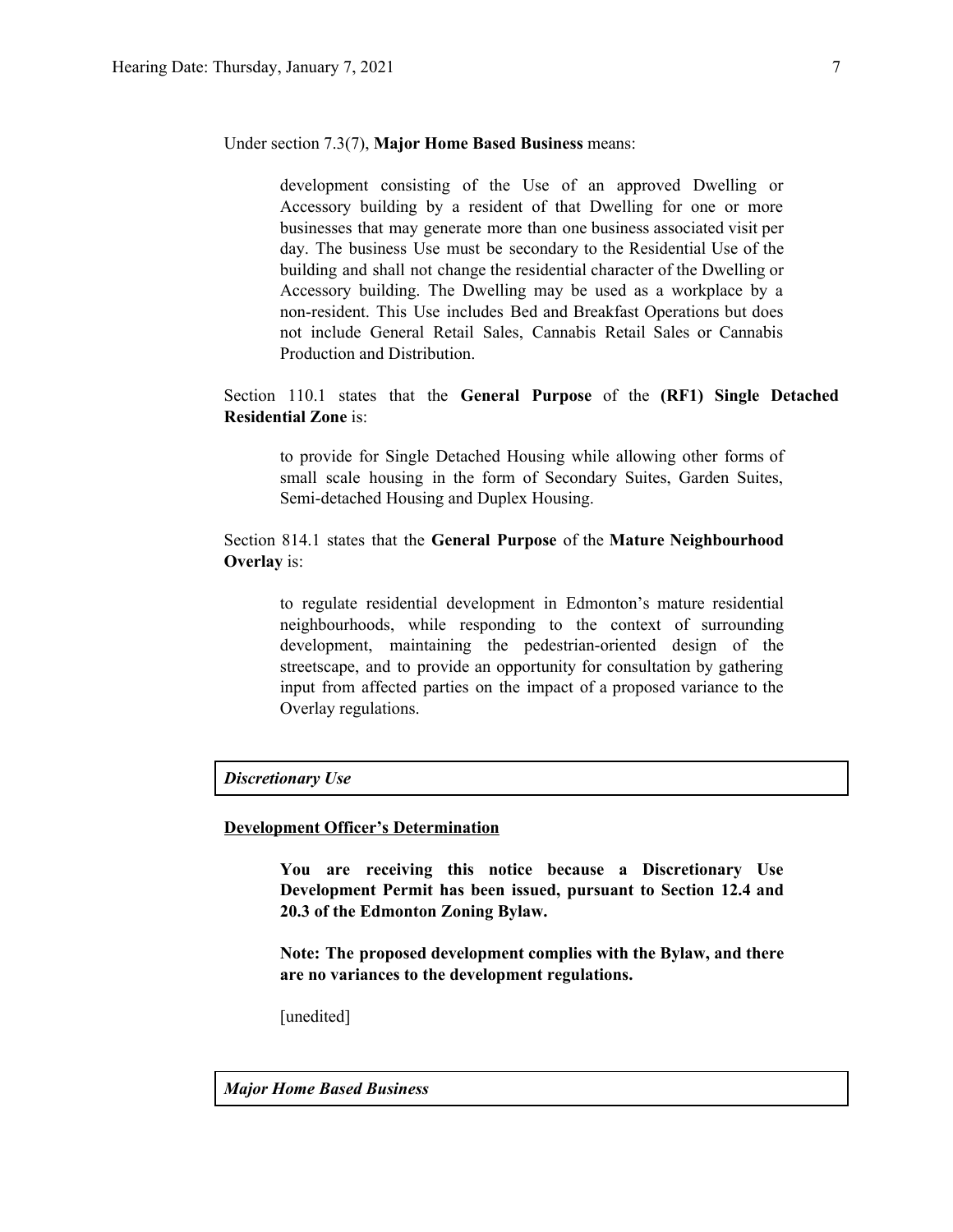Under section 75 a **Major Home Based Business** shall comply with the following regulations:

- 1. there shall be no exterior display or advertisement other than an identification plaque or Sign a maximum of 20 cm x 30.5 cm in size located on the Dwelling;
- 2. there shall be no mechanical or electrical equipment used that creates external noise, or visible and audible interference with home electronics equipment in adjacent Dwellings;
- 3. the Major Home Based Business shall not generate pedestrian or vehicular traffic, or parking, in excess of that which is characteristic of the Zone in which it is located;
- 4. the number of non-resident employees or business partners working on-site shall not exceed two at any one time;
- 5. there shall be no outdoor business activity, or outdoor storage of material or equipment associated with the business. Indoor storage related to the business activity shall be allowed in either the Dwelling or Accessory buildings;
- 6. the Major Home Based Business shall not change the principal character or external appearance of the Dwelling or Accessory buildings;
- 7. a Bed and Breakfast Operation, operating as a Major Home Based Business shall have a maximum of two Sleeping Units. Cooking facilities shall not be located within the Sleeping Units. In addition to any other parking requirements of this Bylaw, one additional parking space shall be provided for each Sleeping Unit;
- 8. in addition to the information requirements of subsection 13.1 of this Bylaw, each application for a Development Permit for the Use Major Home Based Business shall include a description of the business to be undertaken at the premises, an indication of the number of business visits per week, provision for parking, and where any materials or equipment associated with the business use are to be stored; and
- 9. the Major Home Based Business shall not be allowed if, in the opinion of the Development Officer, such Use would be more appropriately located in a Commercial or Industrial Zone having regard for the overall compatibility of the Use with the residential character of the area.
- 10. a Major Home Based Business shall not be allowed within the same principal Dwelling containing a Secondary Suite or within the same Site containing a Garden Suite and an associated principal Dwelling, unless the Home Based Business is a Bed and Breakfast Operation and the Secondary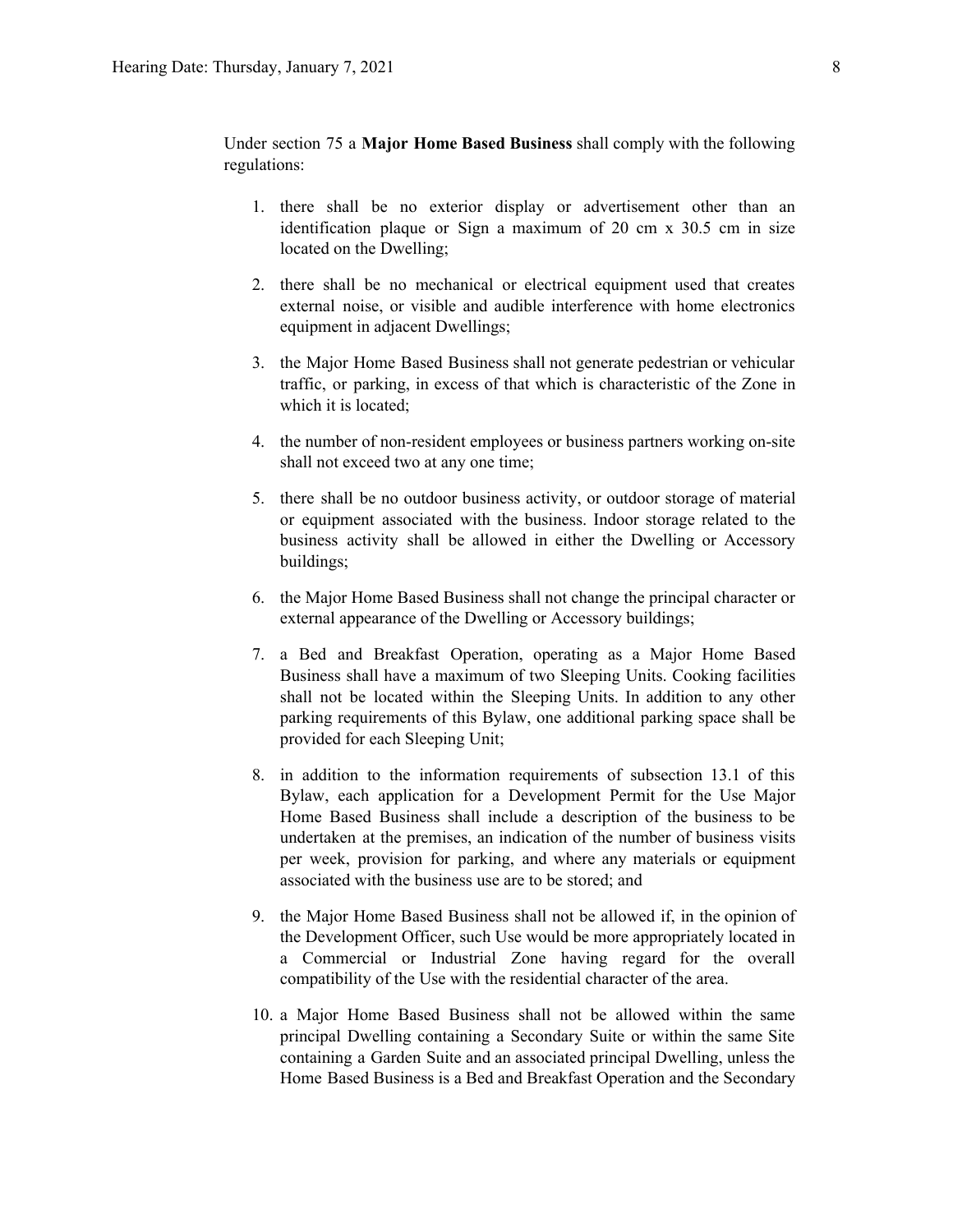Suite or the Garden Suite is an integral part of the Bed and Breakfast Operation.

 $\mathcal{L}_\text{max}$  , and the contribution of the contribution of the contribution of the contribution of the contribution of the contribution of the contribution of the contribution of the contribution of the contribution of t

# Notice to Applicant/Appellant

Provincial legislation requires that the Subdivision and Development Appeal Board issue its official decision in writing within fifteen days of the conclusion of the hearing.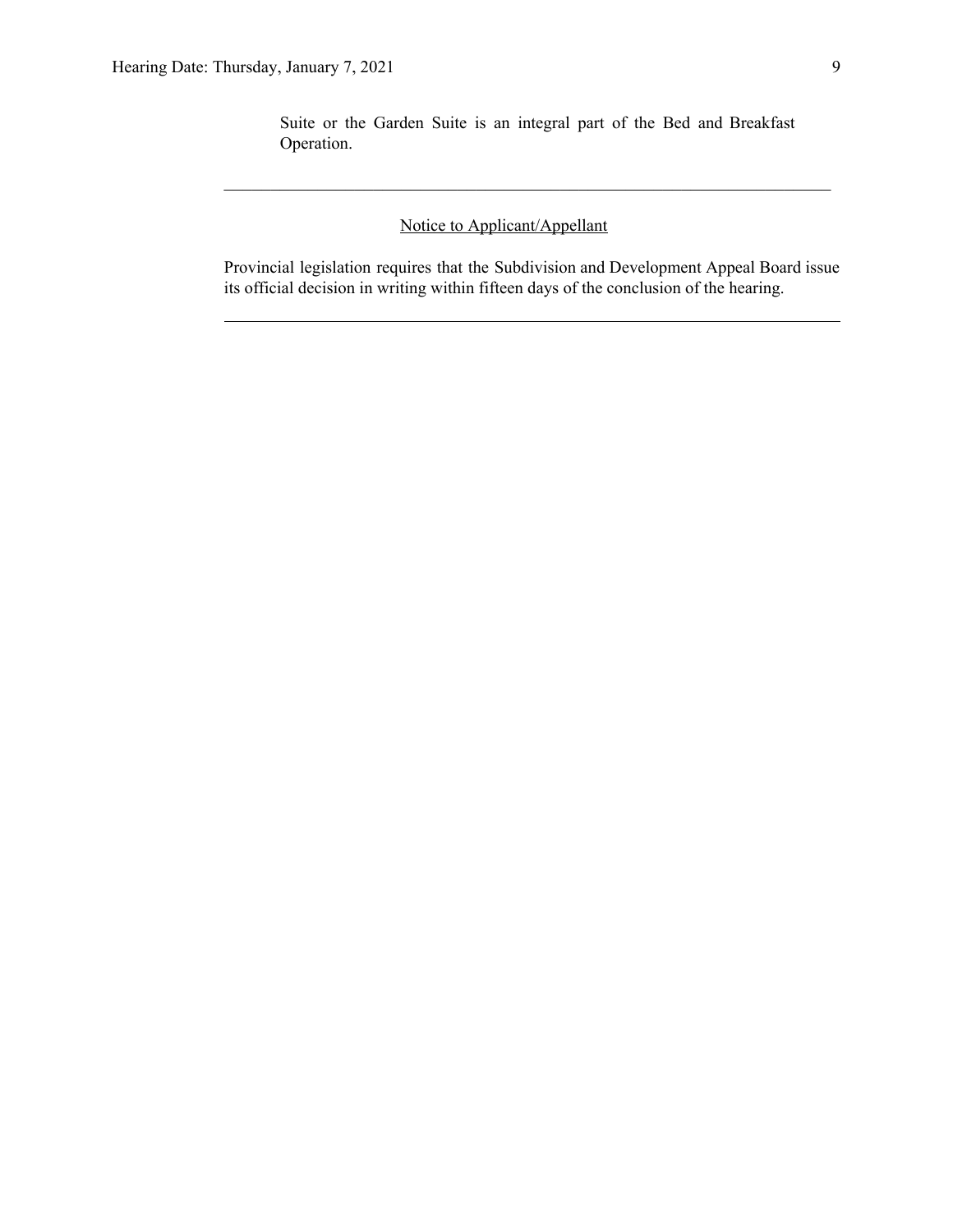|                                                                                                                                                                                                                                              | Project Number: 367287735-001<br><b>Application Date:</b><br>JUL 08, 2020<br>Printed:<br>November 3, 2020 at 4:54 PM           |  |  |  |
|----------------------------------------------------------------------------------------------------------------------------------------------------------------------------------------------------------------------------------------------|--------------------------------------------------------------------------------------------------------------------------------|--|--|--|
| <b>Edmonton</b>                                                                                                                                                                                                                              | Page:<br>1 of 3                                                                                                                |  |  |  |
|                                                                                                                                                                                                                                              | <b>Home Occupation</b>                                                                                                         |  |  |  |
| This document is a record of a Development Permit application, and a record of the decision for the undertaking described below, subject to<br>the limitations and conditions of this permit, of the Edmonton Zoning Bylaw 12800 as amended. |                                                                                                                                |  |  |  |
| <b>Applicant</b><br>Property Address(es) and Legal Description(s)<br>10103 - 137 STREET NW                                                                                                                                                   |                                                                                                                                |  |  |  |
|                                                                                                                                                                                                                                              | Plan 1401HW Blk 127 Lot 19                                                                                                     |  |  |  |
|                                                                                                                                                                                                                                              | Specific Address(es)                                                                                                           |  |  |  |
|                                                                                                                                                                                                                                              | Entryway: 10103 - 137 STREET NW<br>Building: 10103 - 137 STREET NW                                                             |  |  |  |
|                                                                                                                                                                                                                                              |                                                                                                                                |  |  |  |
| <b>Scope of Permit</b><br>2025.                                                                                                                                                                                                              | To operate a Major Home Based Business (Pilates studio - Classes of 1 or 2 persons at a time - URBAN PILATES). Expires Nov. 3, |  |  |  |
| <b>Permit Details</b>                                                                                                                                                                                                                        |                                                                                                                                |  |  |  |
| # of businesss related visits/day: 5                                                                                                                                                                                                         | # of vehicles at one time:                                                                                                     |  |  |  |
| Administration Office Only?: N                                                                                                                                                                                                               | Business has Trailers or Equipment?: N                                                                                         |  |  |  |
| Class of Permit: Class B                                                                                                                                                                                                                     | Description of Business: Pilates studio - Classes of 1 or 2<br>persons at a time No more than 5 client visits per day.         |  |  |  |
| Do you live at the property?: Y                                                                                                                                                                                                              | Expiry Date: 2025-11-03 00:00:00                                                                                               |  |  |  |
| Outdoor storage on site?: N                                                                                                                                                                                                                  |                                                                                                                                |  |  |  |
| <b>Development Permit Decision</b><br>Approved                                                                                                                                                                                               |                                                                                                                                |  |  |  |
| Issue Date: Nov 03, 2020 Development Authority: FOLKMAN, JEREMY                                                                                                                                                                              |                                                                                                                                |  |  |  |
|                                                                                                                                                                                                                                              |                                                                                                                                |  |  |  |
|                                                                                                                                                                                                                                              |                                                                                                                                |  |  |  |
|                                                                                                                                                                                                                                              |                                                                                                                                |  |  |  |
|                                                                                                                                                                                                                                              |                                                                                                                                |  |  |  |
|                                                                                                                                                                                                                                              |                                                                                                                                |  |  |  |
|                                                                                                                                                                                                                                              |                                                                                                                                |  |  |  |
|                                                                                                                                                                                                                                              |                                                                                                                                |  |  |  |
|                                                                                                                                                                                                                                              |                                                                                                                                |  |  |  |
|                                                                                                                                                                                                                                              |                                                                                                                                |  |  |  |
|                                                                                                                                                                                                                                              |                                                                                                                                |  |  |  |
|                                                                                                                                                                                                                                              |                                                                                                                                |  |  |  |
|                                                                                                                                                                                                                                              |                                                                                                                                |  |  |  |
|                                                                                                                                                                                                                                              |                                                                                                                                |  |  |  |
|                                                                                                                                                                                                                                              |                                                                                                                                |  |  |  |
|                                                                                                                                                                                                                                              |                                                                                                                                |  |  |  |
|                                                                                                                                                                                                                                              |                                                                                                                                |  |  |  |
|                                                                                                                                                                                                                                              |                                                                                                                                |  |  |  |
|                                                                                                                                                                                                                                              |                                                                                                                                |  |  |  |
|                                                                                                                                                                                                                                              |                                                                                                                                |  |  |  |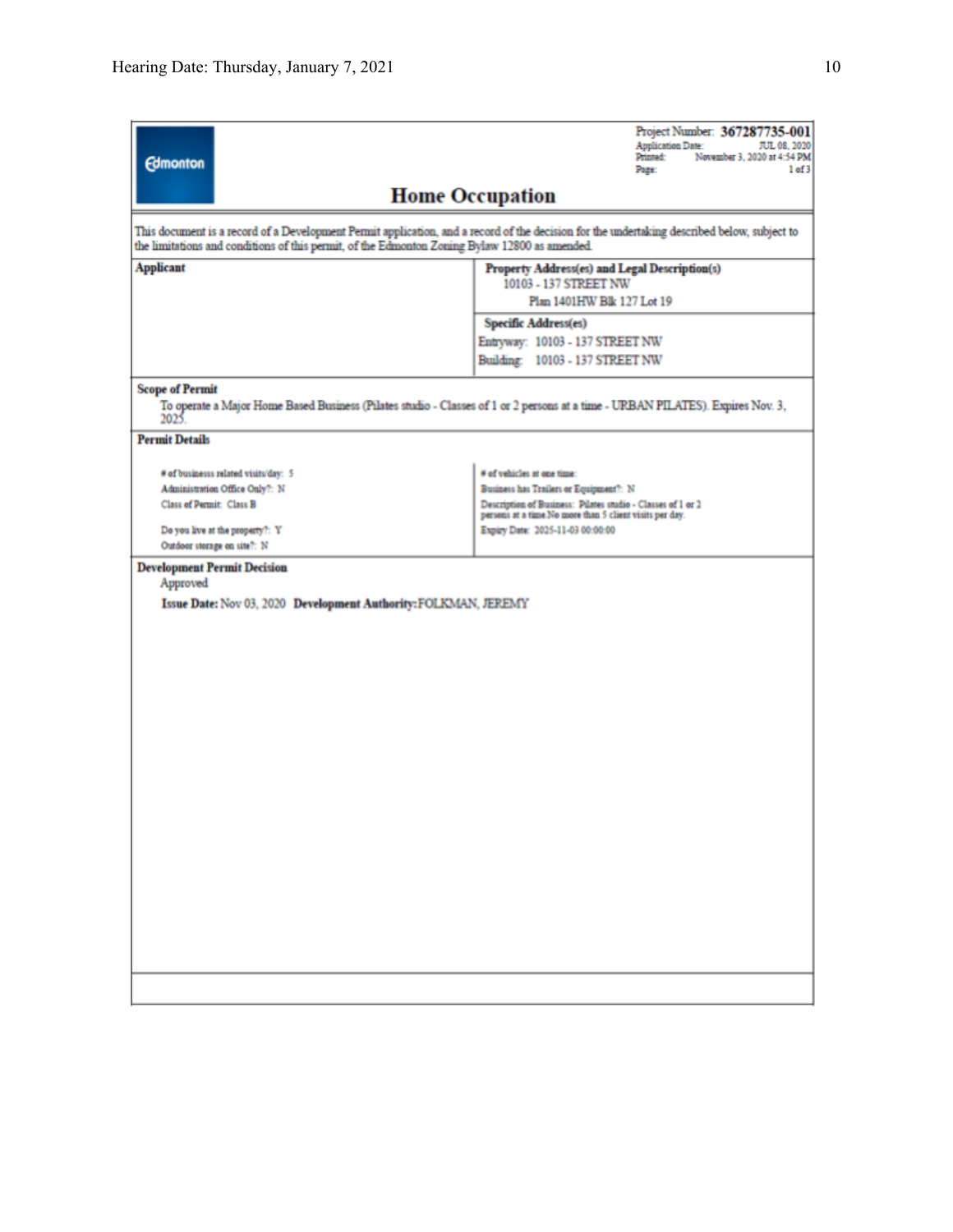| <b>Edmonton</b>                                                                                                                                                                                                                                                                                                                                                                                                |                                                                                                                                                                                                                                     | Application Date:<br>Printed:<br>Page: | Project Number: 367287735-001<br>JUL 08, 2020<br>November 3, 2020 at 4:54 PM<br>$2$ of $3$ |  |  |  |
|----------------------------------------------------------------------------------------------------------------------------------------------------------------------------------------------------------------------------------------------------------------------------------------------------------------------------------------------------------------------------------------------------------------|-------------------------------------------------------------------------------------------------------------------------------------------------------------------------------------------------------------------------------------|----------------------------------------|--------------------------------------------------------------------------------------------|--|--|--|
|                                                                                                                                                                                                                                                                                                                                                                                                                | <b>Home Occupation</b>                                                                                                                                                                                                              |                                        |                                                                                            |  |  |  |
| amended.                                                                                                                                                                                                                                                                                                                                                                                                       | <b>Subject to the Following Conditions</b><br>Unless otherwise stated, all references to "section numbers" refer to the authority under the Edmonton Zoning Bylaw #12800, as                                                        |                                        |                                                                                            |  |  |  |
|                                                                                                                                                                                                                                                                                                                                                                                                                | 1. The business owner must live at the site. The business use must be secondary to the residential use of the building and shall not<br>change the residential character of the Dwelling or Accessory Building (Section $7.3(7)$ ). |                                        |                                                                                            |  |  |  |
| 2. There shall be no exterior display or advertisement other than an identification plaque or sign a maximum of 20 cm (8") x 30.5<br>$cm(12")$ in size located on the dwelling (Section $75.1$ ).                                                                                                                                                                                                              |                                                                                                                                                                                                                                     |                                        |                                                                                            |  |  |  |
|                                                                                                                                                                                                                                                                                                                                                                                                                | 3. The Major Home Based Business shall not generate pedestrian or vehicular traffic, or parking, in excess of that which is<br>characteristic of the Zone in which it is located (Section 75.3).                                    |                                        |                                                                                            |  |  |  |
|                                                                                                                                                                                                                                                                                                                                                                                                                | 4. If non-resident employees or business partners are working on-site, the maximum number shall not exceed the number applied<br>for with this application.                                                                         |                                        |                                                                                            |  |  |  |
|                                                                                                                                                                                                                                                                                                                                                                                                                | 5. If there are visits associated with the business the number shall not exceed the number applied for with this application.                                                                                                       |                                        |                                                                                            |  |  |  |
|                                                                                                                                                                                                                                                                                                                                                                                                                | 6. Clients visit must be by-appointment only and appointments shall not overlap.                                                                                                                                                    |                                        |                                                                                            |  |  |  |
| $75.5$ ).                                                                                                                                                                                                                                                                                                                                                                                                      | 7. There shall be no outdoor business activities, or outdoor storage of material or equipment associated with the business (Section                                                                                                 |                                        |                                                                                            |  |  |  |
|                                                                                                                                                                                                                                                                                                                                                                                                                | 8. No offensive noise, odour, vibration, smoke, litter, heat or other objectionable effect shall be produced.                                                                                                                       |                                        |                                                                                            |  |  |  |
|                                                                                                                                                                                                                                                                                                                                                                                                                | 9. The business use must maintain the privacy and enjoyment of adjacent residences and the characteristic of the neighborhood.                                                                                                      |                                        |                                                                                            |  |  |  |
|                                                                                                                                                                                                                                                                                                                                                                                                                | 10. All parking for the Dwelling and Home Based Business must be accommodated on site unless a parking variance has been<br>granted for this Major Home Based Business.                                                             |                                        |                                                                                            |  |  |  |
|                                                                                                                                                                                                                                                                                                                                                                                                                | 11. This Development Permit may be cancelled at any time if the Home Based Business as stated in the Permit Details changes<br>(Section 17.2).                                                                                      |                                        |                                                                                            |  |  |  |
|                                                                                                                                                                                                                                                                                                                                                                                                                | 12. This approval is for a 5 year period from the date of this decision. A new Development Permit must be obtained to continue to<br>operate the business from this location. This Development Permit expires on Nov. 3, 2025.      |                                        |                                                                                            |  |  |  |
| Notes:                                                                                                                                                                                                                                                                                                                                                                                                         |                                                                                                                                                                                                                                     |                                        |                                                                                            |  |  |  |
| 1. An approved Development Permit means that the proposed development has been reviewed against the provisions of this bylaw.<br>It does not remove obligations to conform with other legislation, bylaws or land title instruments such as the Municipal<br>Government Act, the Edmonton Building Permit Bylaw or any caveats, covenants or easements that might be attached to the Site<br>$(Section 5.2)$ . |                                                                                                                                                                                                                                     |                                        |                                                                                            |  |  |  |
| 2. This Development Permit is not a Business License.                                                                                                                                                                                                                                                                                                                                                          |                                                                                                                                                                                                                                     |                                        |                                                                                            |  |  |  |
|                                                                                                                                                                                                                                                                                                                                                                                                                | 3. Subject to the right of appeal. The permit is not valid until the required Notification Period expires (date noted below in<br>accordance with Section 21.1 and 17.1).                                                           |                                        |                                                                                            |  |  |  |
| <b>Variances</b>                                                                                                                                                                                                                                                                                                                                                                                               |                                                                                                                                                                                                                                     |                                        |                                                                                            |  |  |  |
|                                                                                                                                                                                                                                                                                                                                                                                                                | You are receiving this notice because a Discretionary Use Development Permit has been issued, pursuant to Section 12.4 and 20.3<br>of the Edmonton Zoning Bylaw.                                                                    |                                        |                                                                                            |  |  |  |
|                                                                                                                                                                                                                                                                                                                                                                                                                | Note: The proposed development complies with the Bylaw, and there are no variances to the development regulations.                                                                                                                  |                                        |                                                                                            |  |  |  |
|                                                                                                                                                                                                                                                                                                                                                                                                                |                                                                                                                                                                                                                                     |                                        |                                                                                            |  |  |  |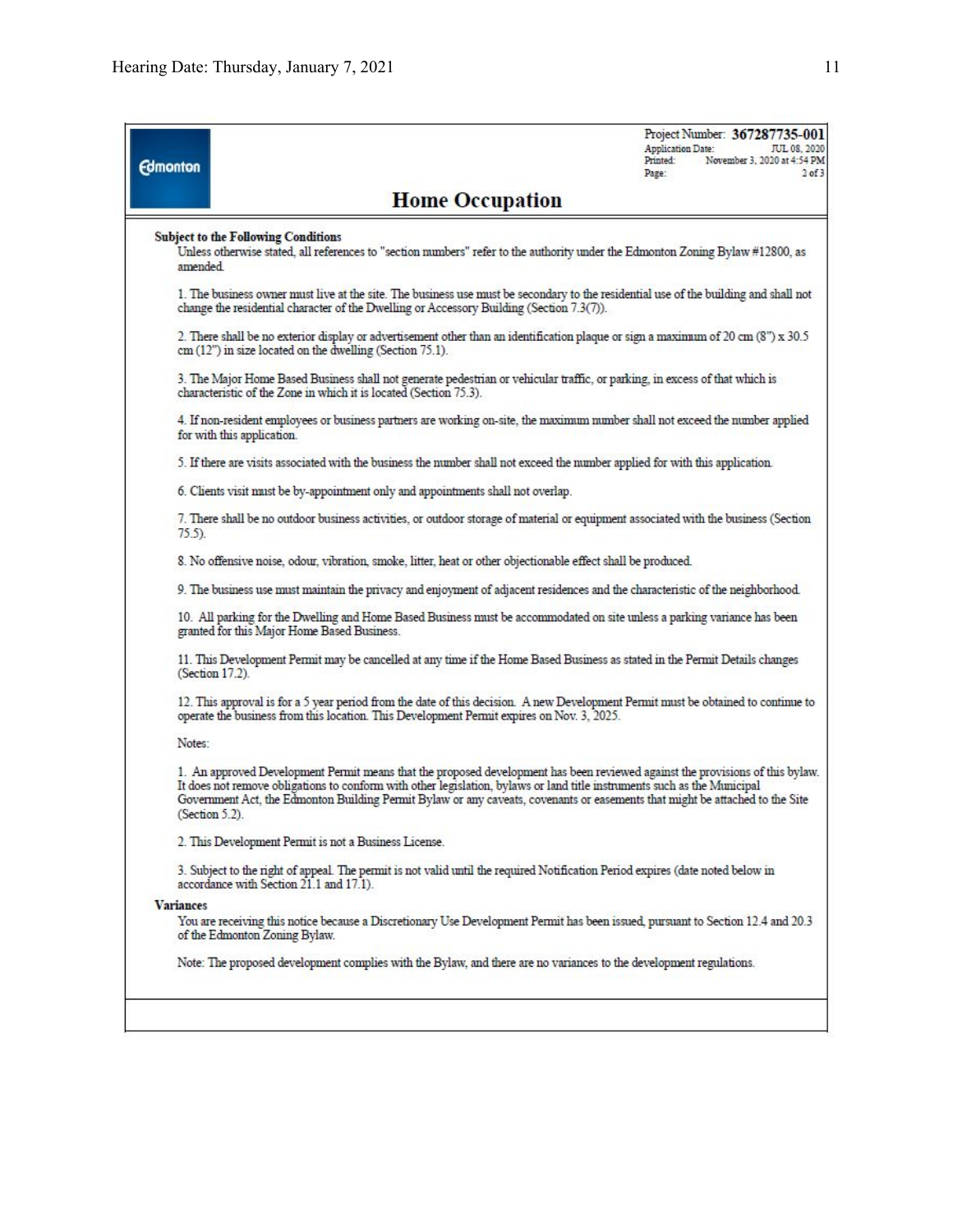| <b>Edmonton</b>                                      |                                                                                                                                |                        |          | <b>Application Date:</b><br>Printed:<br>Page: | Project Number: 367287735-001<br>JUL 08, 2020<br>November 3, 2020 at 4:54 PM<br>$3$ of $3$ |
|------------------------------------------------------|--------------------------------------------------------------------------------------------------------------------------------|------------------------|----------|-----------------------------------------------|--------------------------------------------------------------------------------------------|
|                                                      |                                                                                                                                | <b>Home Occupation</b> |          |                                               |                                                                                            |
| <b>Rights of Appeal</b>                              | This approval is subject to the right of appeal as outlined in Chapter 24, Section 683 through 689 of the Municipal Government |                        |          |                                               |                                                                                            |
| Amendment Act.<br>Notice Period Begins: Nov 10, 2020 |                                                                                                                                | Ends: Dec 01, 2020     |          |                                               |                                                                                            |
| Fees                                                 |                                                                                                                                |                        |          |                                               |                                                                                            |
|                                                      | <b>Fee Amount</b>                                                                                                              | <b>Amount Paid</b>     | Receipt# | <b>Date Paid</b>                              |                                                                                            |
|                                                      |                                                                                                                                |                        |          |                                               |                                                                                            |
| Dev. Application Fee                                 | \$327.00                                                                                                                       | \$327.00               | 06796223 | Oct 19, 2020                                  |                                                                                            |
| Total GST Amount:                                    | \$0.00                                                                                                                         |                        |          |                                               |                                                                                            |
| Totals for Permit:                                   | \$327.00                                                                                                                       | \$327.00               |          |                                               |                                                                                            |
|                                                      |                                                                                                                                |                        |          |                                               |                                                                                            |
|                                                      |                                                                                                                                |                        |          |                                               |                                                                                            |
|                                                      |                                                                                                                                |                        |          |                                               |                                                                                            |
|                                                      |                                                                                                                                |                        |          |                                               |                                                                                            |
|                                                      |                                                                                                                                |                        |          |                                               |                                                                                            |
|                                                      |                                                                                                                                |                        |          |                                               |                                                                                            |
|                                                      |                                                                                                                                |                        |          |                                               |                                                                                            |
|                                                      |                                                                                                                                |                        |          |                                               |                                                                                            |
|                                                      |                                                                                                                                |                        |          |                                               |                                                                                            |
|                                                      |                                                                                                                                |                        |          |                                               |                                                                                            |
|                                                      |                                                                                                                                |                        |          |                                               |                                                                                            |
|                                                      |                                                                                                                                |                        |          |                                               |                                                                                            |
|                                                      |                                                                                                                                |                        |          |                                               |                                                                                            |
|                                                      |                                                                                                                                |                        |          |                                               |                                                                                            |
|                                                      |                                                                                                                                |                        |          |                                               |                                                                                            |
|                                                      |                                                                                                                                |                        |          |                                               |                                                                                            |
|                                                      |                                                                                                                                |                        |          |                                               |                                                                                            |
|                                                      |                                                                                                                                |                        |          |                                               |                                                                                            |
|                                                      |                                                                                                                                |                        |          |                                               |                                                                                            |
|                                                      |                                                                                                                                |                        |          |                                               |                                                                                            |
|                                                      |                                                                                                                                |                        |          |                                               |                                                                                            |
|                                                      |                                                                                                                                |                        |          |                                               |                                                                                            |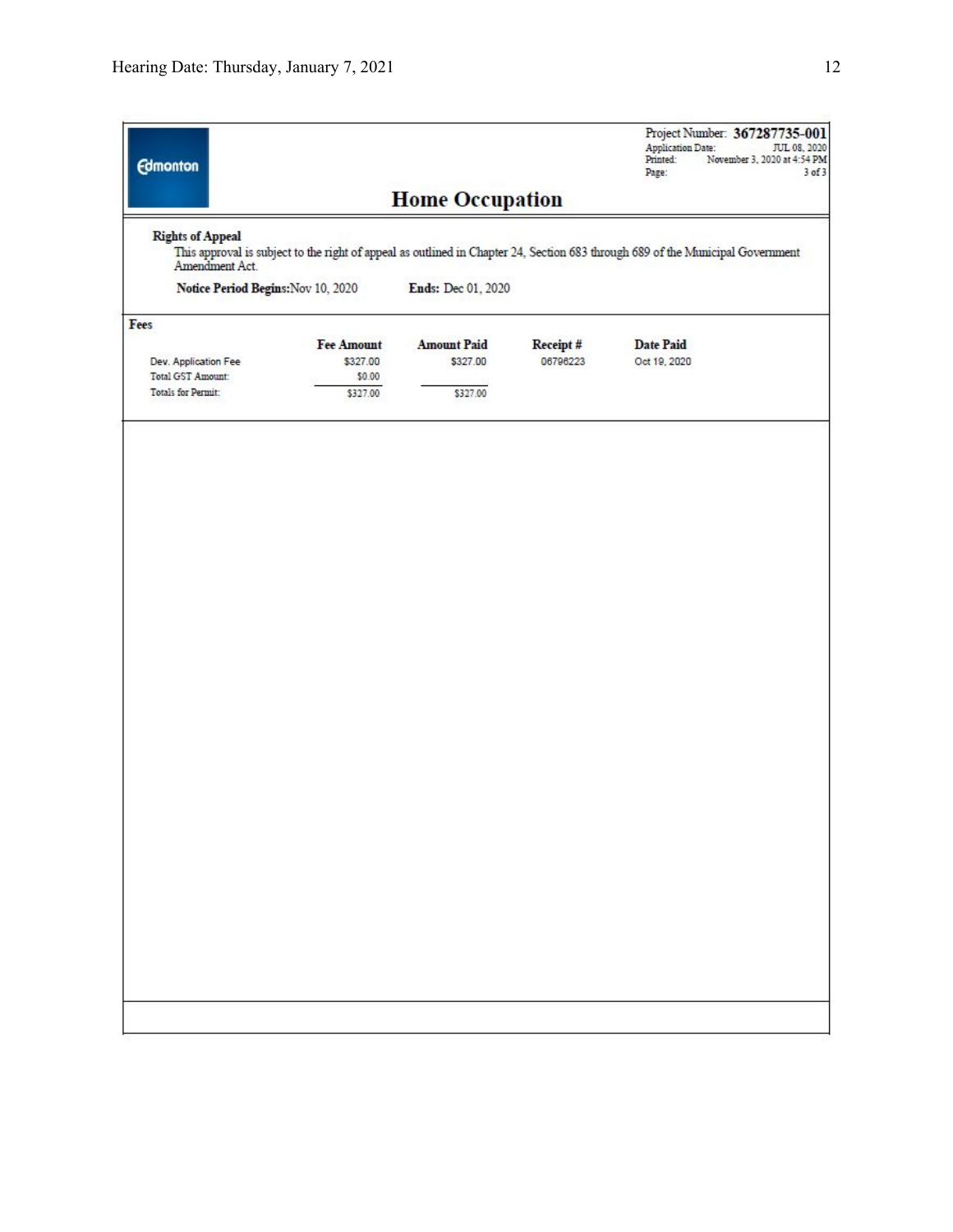

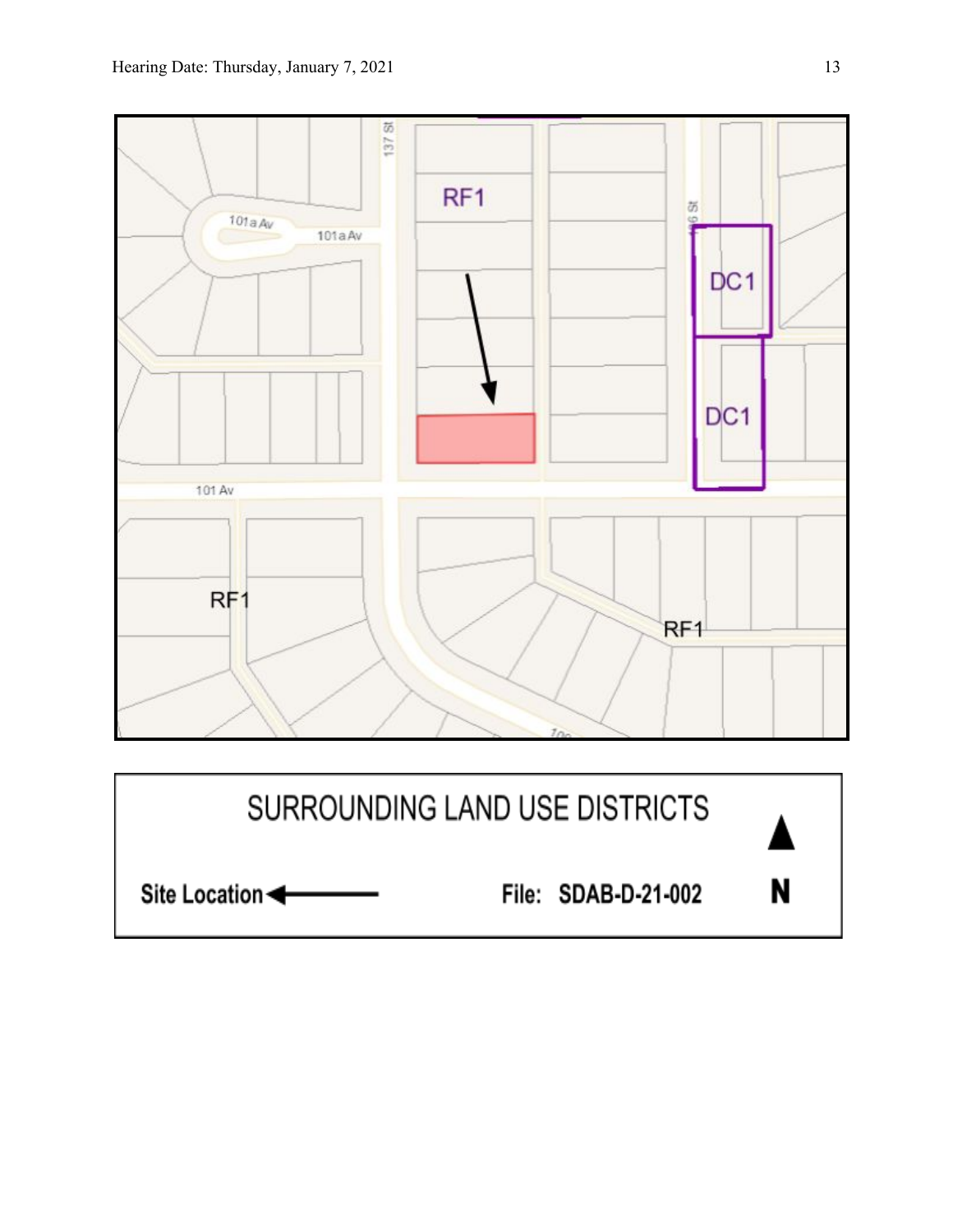# **TO BE RAISED**

### **ITEM II: 1:30 P.M. FILE: SDAB-D-21-005**

### AN APPEAL FROM THE DECISION OF THE DEVELOPMENT OFFICER

APPELLANT: APPLICATION NO.: 373284761-002 APPLICATION TO: Change the Use of a General Retail Store to a Cannabis Retail Sales store and to construct interior alterations DECISION OF THE DEVELOPMENT AUTHORITY: Refused DECISION DATE: November 27, 2020 DATE OF APPEAL: December 2, 2020 MUNICIPAL DESCRIPTION OF SUBJECT PROPERTY: 5904 - 104 Street NW LEGAL DESCRIPTION: Plan 3553P Blk 46 Lots 1-8,OT ZONE: (CB2) General Business Zone OVERLAY: N/A STATUTORY PLAN: N/A

## *Grounds for Appeal*

The Appellant provided the following reasons for appealing the decision of the Development Authority:

We are solicitors for Junction 420 Inc. Our clients application for a development permit to change the use of a General Retail Store to Cannabis Retail Sales and construct exterior alterations was refused on November 27, 2020. We hereby appeal the refusal of our clients permit application on the grounds that: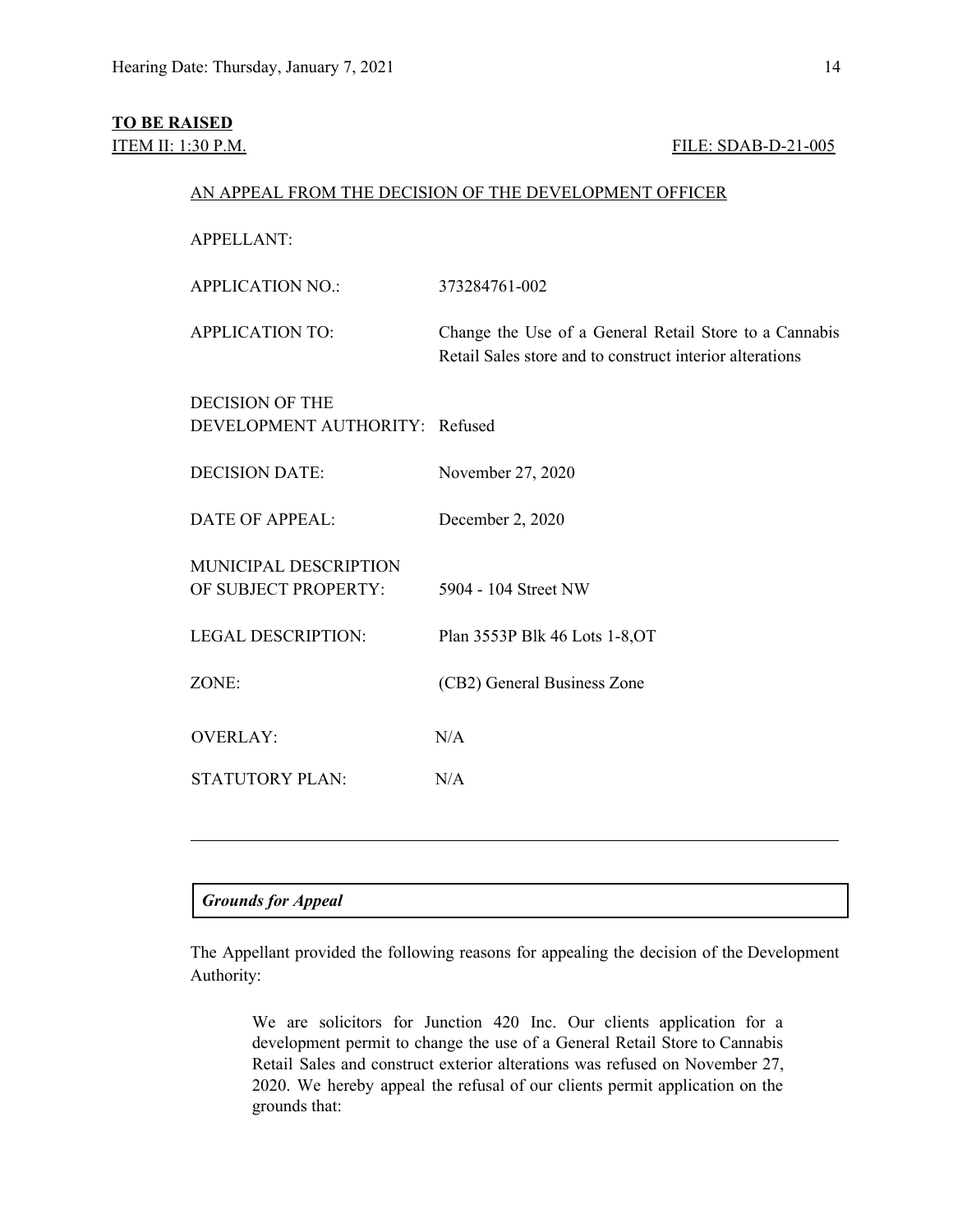- the proposed use is a permitted use in the general business (CB2) Zone;
- the proposed use is appropriate at the subject location;
- the required variances to section 70 of the Zoning Bylaw will not materially interfere with the amenities of the neighbourhood or unduly interfere with the use, enjoyment and value of neighbouring parcels of land; and
- such further and other grounds as may be presented at the hearing of the appeal

*General Matters*

### **Appeal Information:**

**The Subdivision and Development Appeal Board at a hearing on December 2, 2020, made and passed the following motion:**

### **"The hearing will be scheduled on January 7, 2021."**

The *Municipal Government Act*, RSA 2000, c M-26 states the following:

### **Grounds for Appeal**

**685(1)** If a development authority

- (a) fails or refuses to issue a development permit to a person,
- (b) issues a development permit subject to conditions, or
- (c) issues an order under section 645,

the person applying for the permit or affected by the order under section 645 may appeal to the subdivision and development appeal board.

**(2)** In addition to an applicant under subsection (1), any person affected by an order, decision or development permit made or issued by a development authority may appeal to the subdivision and development appeal board.

### **Appeals**

**686(1)** A development appeal to a subdivision and development appeal board is commenced by filing a notice of the appeal, containing reasons, with the board,

(a) in the case of an appeal made by a person referred to in section 685(1)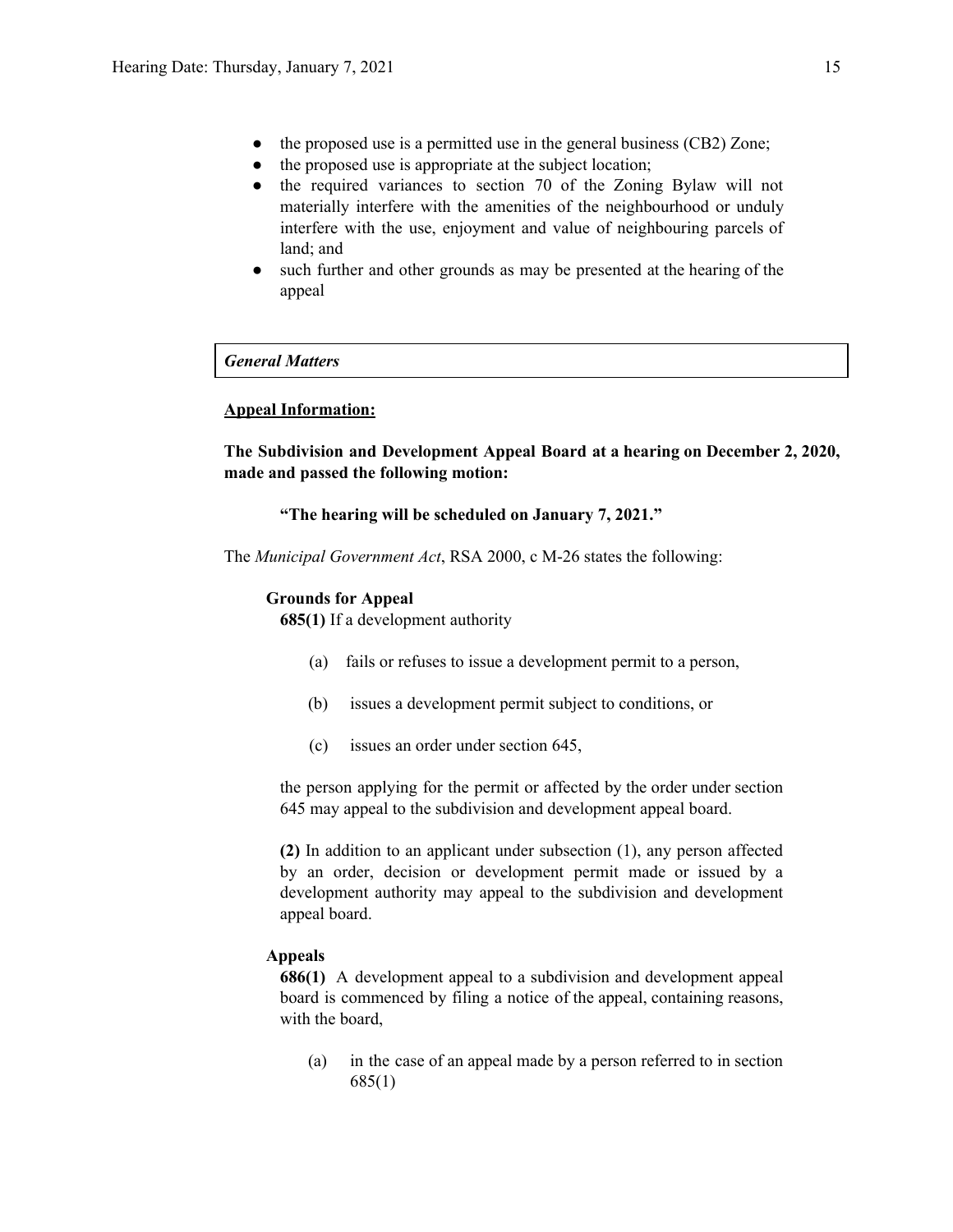- (i) with respect to an application for a development permit,
	- (A) within 21 days after the date on which the written decision is given under section 642, or
	- (B) if no decision is made with respect to the application within the 40-day period, or within any extension of that period under section 684, within 21 days after the date the period or extension expires,

or

- (ii) with respect to an order under section 645, within 21 days after the date on which the order is made, or
- (b) in the case of an appeal made by a person referred to in section 685(2), within 21 days after the date on which the notice of the issuance of the permit was given in accordance with the land use bylaw.

### **Hearing and Decision**

**687(3)** In determining an appeal, the subdivision and development appeal board

…

- (a.1) must comply with the land use policies;
- (a.2) subject to section 638, must comply with any applicable statutory plans;
- (a.3) subject to clause (d), must comply with any land use bylaw in effect;
- (a.4) must comply with the applicable requirements of the regulations under the *Gaming, Liquor and Cannabis Act* respecting the location of premises described in a cannabis licence and distances between those premises and other premises;
	- …
	- (c) may confirm, revoke or vary the order, decision or development permit or any condition attached to any of them or make or substitute an order, decision or permit of its own;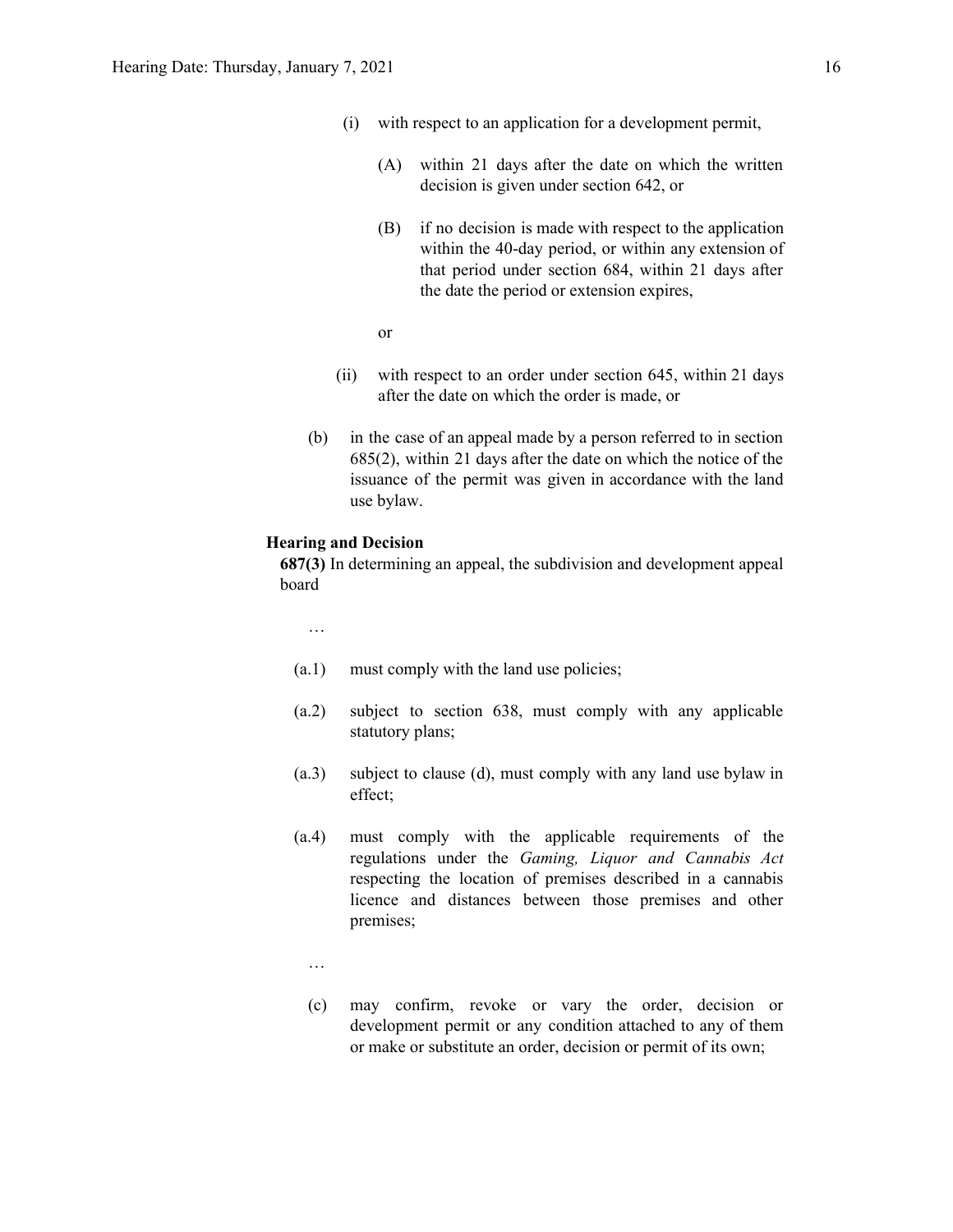- (d) may make an order or decision or issue or confirm the issue of a development permit even though the proposed development does not comply with the land use bylaw if, in its opinion,
	- (i) the proposed development would not
		- (A) unduly interfere with the amenities of the neighbourhood, or
		- (B) materially interfere with or affect the use, enjoyment or value of neighbouring parcels of land,

and

(ii) the proposed development conforms with the use prescribed for that land or building in the land use bylaw.

### **General Provisions from the** *Edmonton Zoning Bylaw:*

Under section 340.2(6), **Cannabis Retail Sales** is a **Permitted Use** in the **(CB2) General Business Zone**.

Under section 7.4(9), **Cannabis Retail Sales** means:

development used for the retail sale of Cannabis that is authorized by provincial or federal legislation. This Use may include retail sales of Cannabis accessories. This Use does not include Cannabis Production and Distribution.

Under section 6.1, **Cannabis** means:

a cannabis plant and anything referred to in subsection (a) of this definition but does not include anything referred to in subsection (b) of this definition:

- a. Cannabis includes:
	- i. any part of a cannabis plant, including the phytocannabinoids produced by, or found in, such a plant, regardless of whether that part has been processed or not, other than a part of the plant referred to in subsection (b) of this definition.
	- ii. any substance or mixture of substances that contains or has on it any part of such a plant;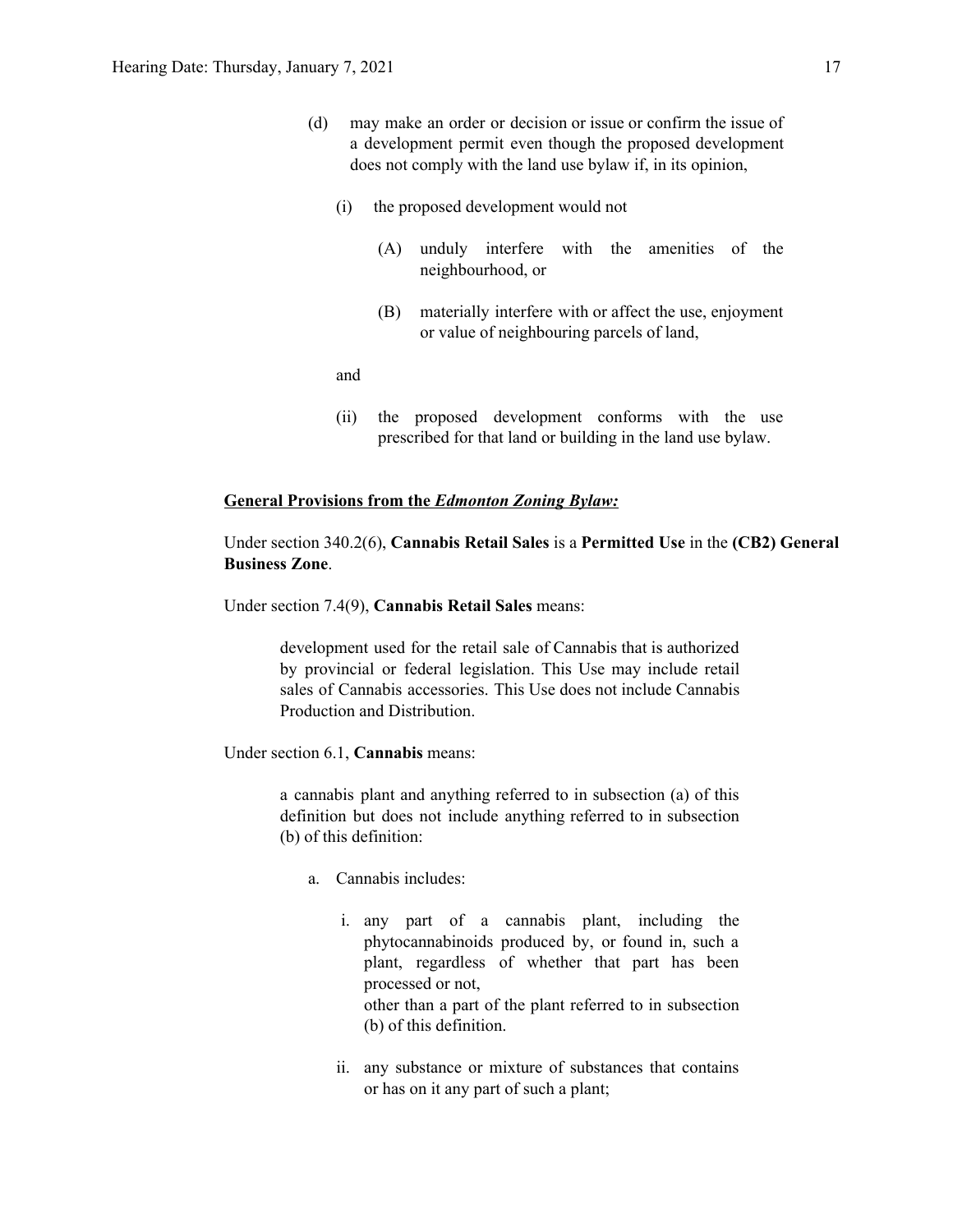- iii. any substance that is identical to any phytocannabinoid produced by, or found in, such a plant, regardless of how the substance was obtained.
- b. Notwithstanding subsection (a) of this definition, Cannabis does not include:
	- i. a non-viable seed of a cannabis plant;
	- ii. a mature stalk, without any leaf, flower, seed or branch, of such plant;
	- iii. fibre derived from a stalk referred in subsection  $(b)(ii)$ of this definition; and
	- iv. the root or any part of the root of such a plant.

Under section 6.1, **Site** means "an area of land consisting of one or more abutting Lots<sup>"</sup>

Section 340.1 states that the **General Purpose** of the **(CB2) General Business Zone** is:

to provide for businesses that require large Sites and a location with good visibility and accessibility along, or adjacent to, major public roadways. This zone also accommodates limited Residential-related uses

## *Section 70 – Cannabis Retail Sales*

- 1. Any Cannabis Retail Sales shall not be located less than 200 m from any other Cannabis Retail Sales. For the purposes of this subsection only:
	- a. the 200 m separation distance shall be measured from the closest point of the Cannabis Retail Sales Use to the closest point of any other approved Cannabis Retail Sales Use;
	- b. A Development Officer shall not grant a variance to reduce the separation distance by more than  $20 \text{ m}$  in compliance with Section 11; and
	- c. The issuance of a Development Permit which contains a variance to separation distance as described in  $70(1)(b)$  shall be issued as a Class B Discretionary Development.
- **2. Any Site containing Cannabis Retail Sales shall not be located less than:**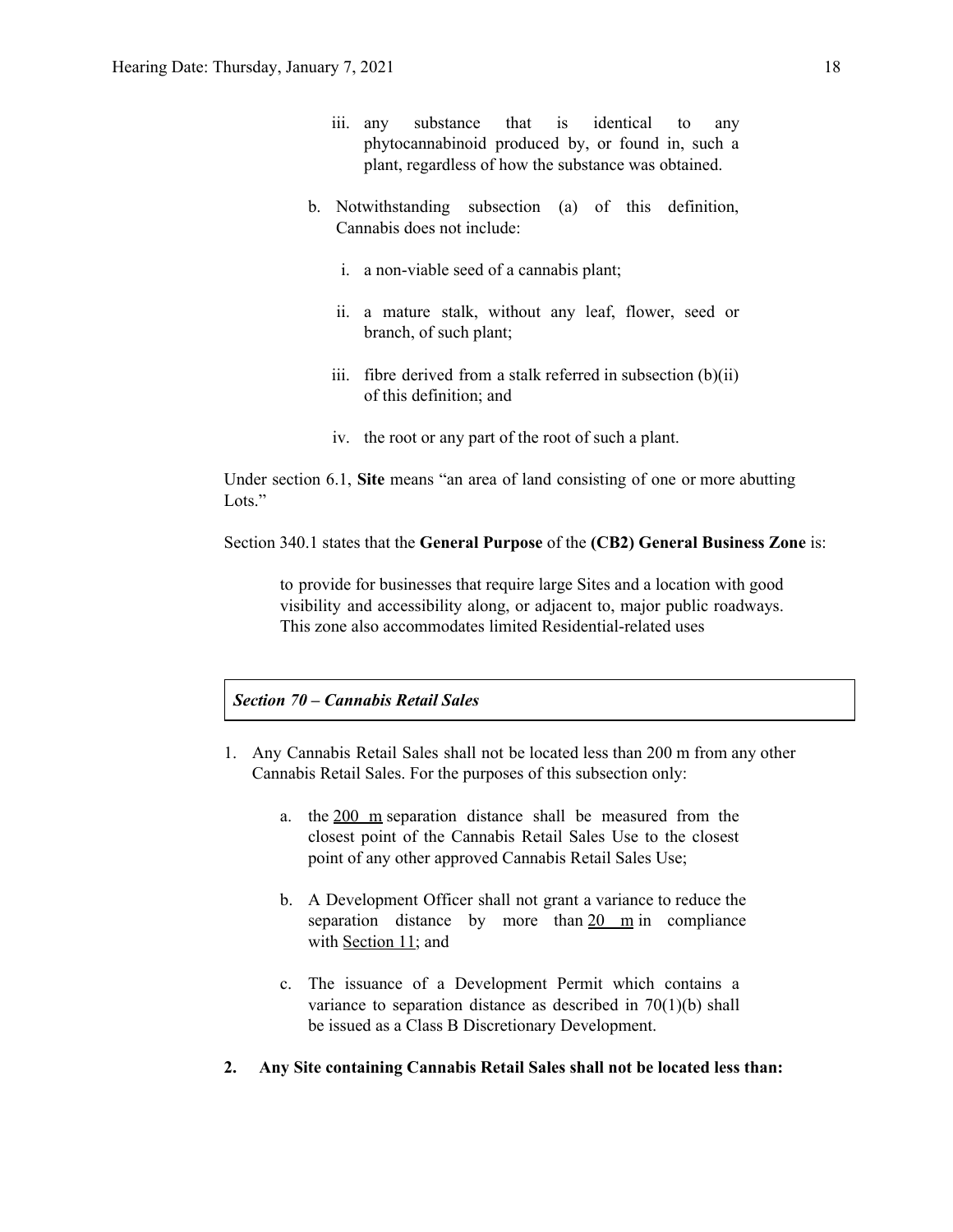- a. 200 m from any Site being used for a public library, at the time of the application for the Development Permit for the Cannabis Retail Sales; and
- **b. 100 m from any Site being used for Community Recreation Services Use, a community recreation facility or as public lands at the time of application for the Development Permit for the Cannabis Retail Sales.**
- 3. For the purposes of subsection 2:
	- a. separation distances shall be measured from the closest point of the subject Site boundary to the closest point of another Site boundary, and shall not be measured from Zone boundaries or from the edges of structures;
	- b. the term "public library" is limited to the collection of literary, artistic, musical and similar reference materials and learning resources in the form of books, electronic files, computers, manuscripts, recordings and films for public use, and does not include private libraries, museums or art galleries.
	- c. the term "community recreation facilities" means indoor municipal facilities used primarily by members of the public to participate in recreational activities conducted at the facilities, as per the Municipal Government Act; and
	- d. the term "public lands" is limited to Sites zoned AP, and Sites zoned A.
- 4. Subsection 105(3) of the Gaming, Liquor and Cannabis *Regulation*, is expressly varied by the following:
	- a. any Site containing a Cannabis Retail Sales shall not be located less than:

#### *Public or private education*

i. 200 m from a Site being used for public or private education, at the time of the application for the Development Permit for the Cannabis Retail Sales;

### *Provincial health care facility*

ii. 100 m from a Site being used for a provincial health care facility at the time of the application for the Development Permit for the Cannabis Retail Sales; and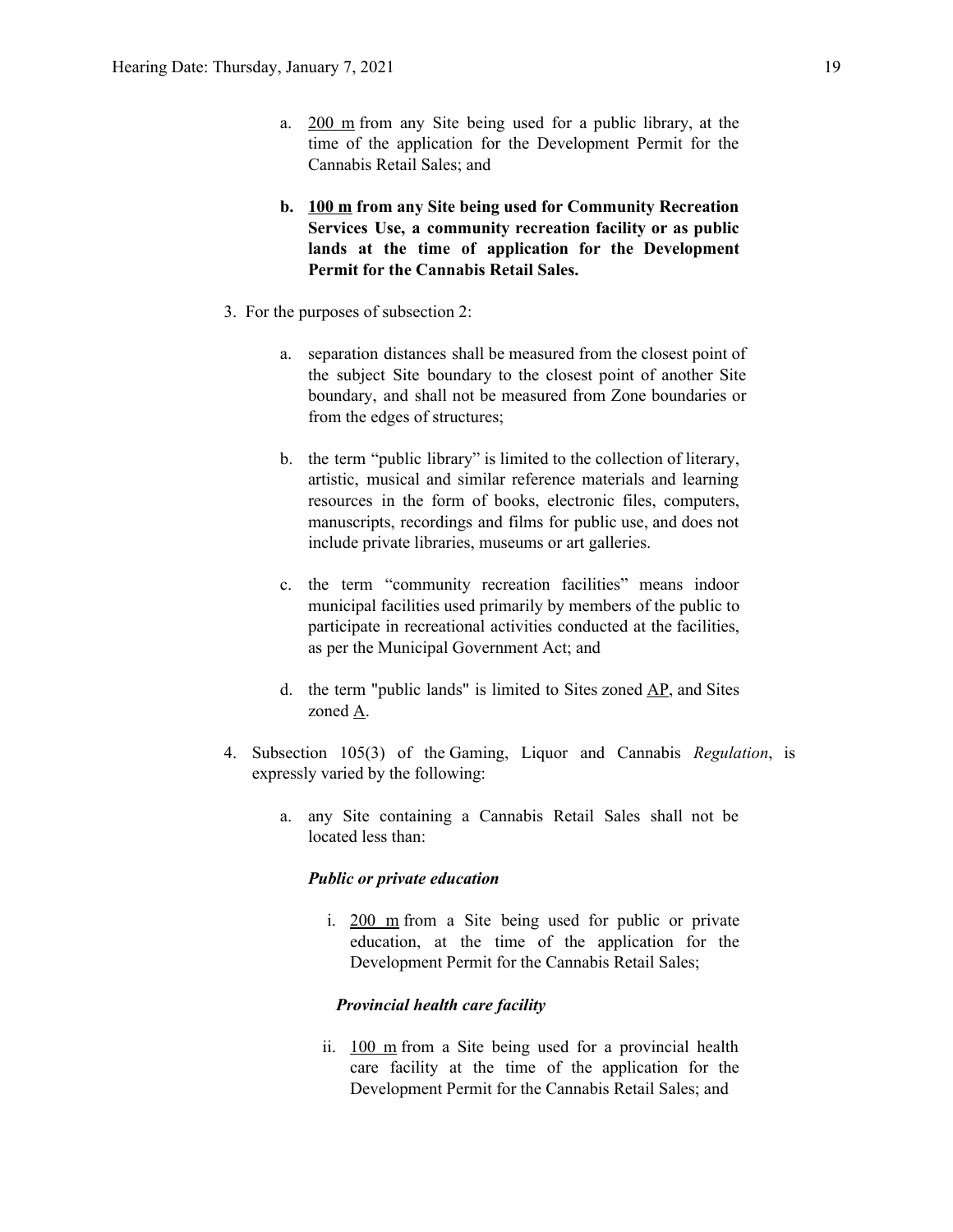### *School reserve or municipal and school reserve*

iii. 100 m from a Site designated as school reserve or municipal and school reserve at the time of the application for the Development Permit for the Cannabis Retail Sales.

### *Measurement of Separation Distances*

b. For the purposes of this subsection, separation distances shall be measured from the closest point of the subject Site boundary to the closest point of another Site boundary, and shall not be measured from Zone boundaries or from the edges of structures.

### *Sites Greater than Two Hectares*

- c. For Sites that are greater than  $2.0$  ha in size and zoned either CSC or DC2, that do not contain a public library at the time of application for the Development Permit for the Cannabis Retail Sales:
	- i. Subsection 70(2), and 70(4)(a) shall not apply; and
	- ii. the distances referred to in Subsection 105(3) of the *Gaming, Liquor and Cannabis Regulation* shall be expressly varied to 0 m.
- d. For the purposes of subsection  $70(4)(a)(i)$ , the term "public or private education" means a school as defined in subsection (1)(y)(i) and (1)(y)(ii) of the *School Act (as amended from time to time).*
- **5. Notwithstanding Section 11 of this Bylaw, a Development Officer shall not grant a variance to subsection 70(2), 70(3)(a) or 70(4).**

### **Design Requirements**

- 6. Cannabis Retail Sales shall include design elements that readily allow for natural surveillance to promote a safe urban environment, where applicable and to the satisfaction of the Development Officer, including the following requirements:
	- a. customer access to the store is limited to a storefront that is visible from the street other than a Lane, or a shopping centre parking lot, or mall access that allows visibility from the interior of the mall into the store;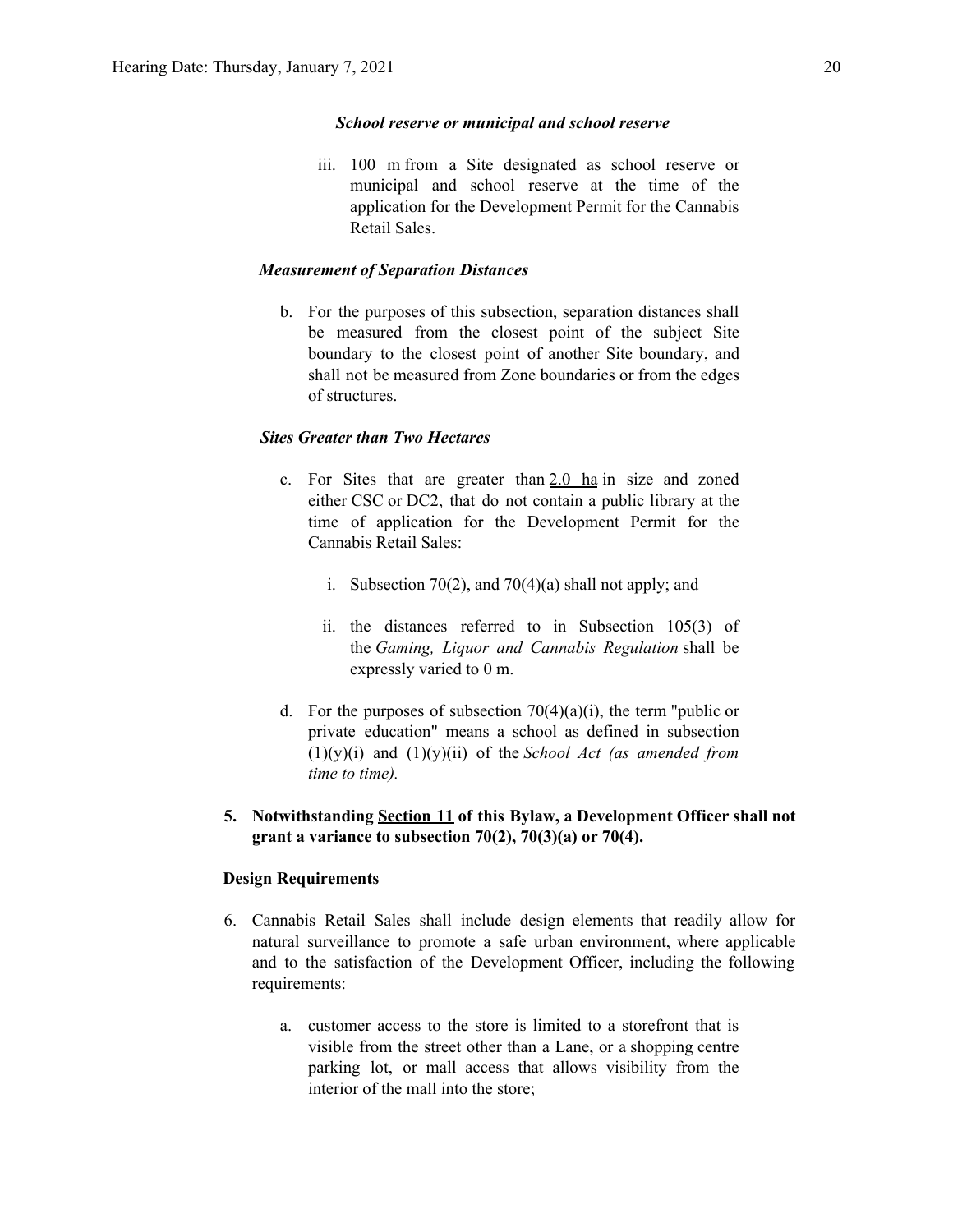- b. the exterior of all stores shall have ample transparency from the street;
- c. Any outdoor lighting shall be designed to ensure a well-lit environment for pedestrians and illumination of the property; and
- d. Landscaping shall be low-growing shrubs or deciduous trees with a high canopy at maturity to maintain natural surveillance.

### **Development Officer's Determination**

**The proposed Cannabis Retail Store does not comply with the minimum setback requirement from a public land zoned AP (Section 70.2.b):**

**Required Setback: 100 m Proposed Setback: 69 m Deficient by 21 m**

**Under Sections 70.1(b) and 70.5 of the Zoning Bylaw, the Development Officer is prohibited from granting a variance to the minimum setback to allow for the proposed Cannabis Retail Store**

[unedited]

Notice to Applicant/Appellant

 $\mathcal{L}_\text{max} = \frac{1}{2} \sum_{i=1}^n \mathcal{L}_\text{max} = \frac{1}{2} \sum_{i=1}^n \mathcal{L}_\text{max} = \frac{1}{2} \sum_{i=1}^n \mathcal{L}_\text{max} = \frac{1}{2} \sum_{i=1}^n \mathcal{L}_\text{max} = \frac{1}{2} \sum_{i=1}^n \mathcal{L}_\text{max} = \frac{1}{2} \sum_{i=1}^n \mathcal{L}_\text{max} = \frac{1}{2} \sum_{i=1}^n \mathcal{L}_\text{max} = \frac{1}{2} \sum_{i=$ 

Provincial legislation requires that the Subdivision and Development Appeal Board issue its official decision in writing within fifteen days of the conclusion of the hearing.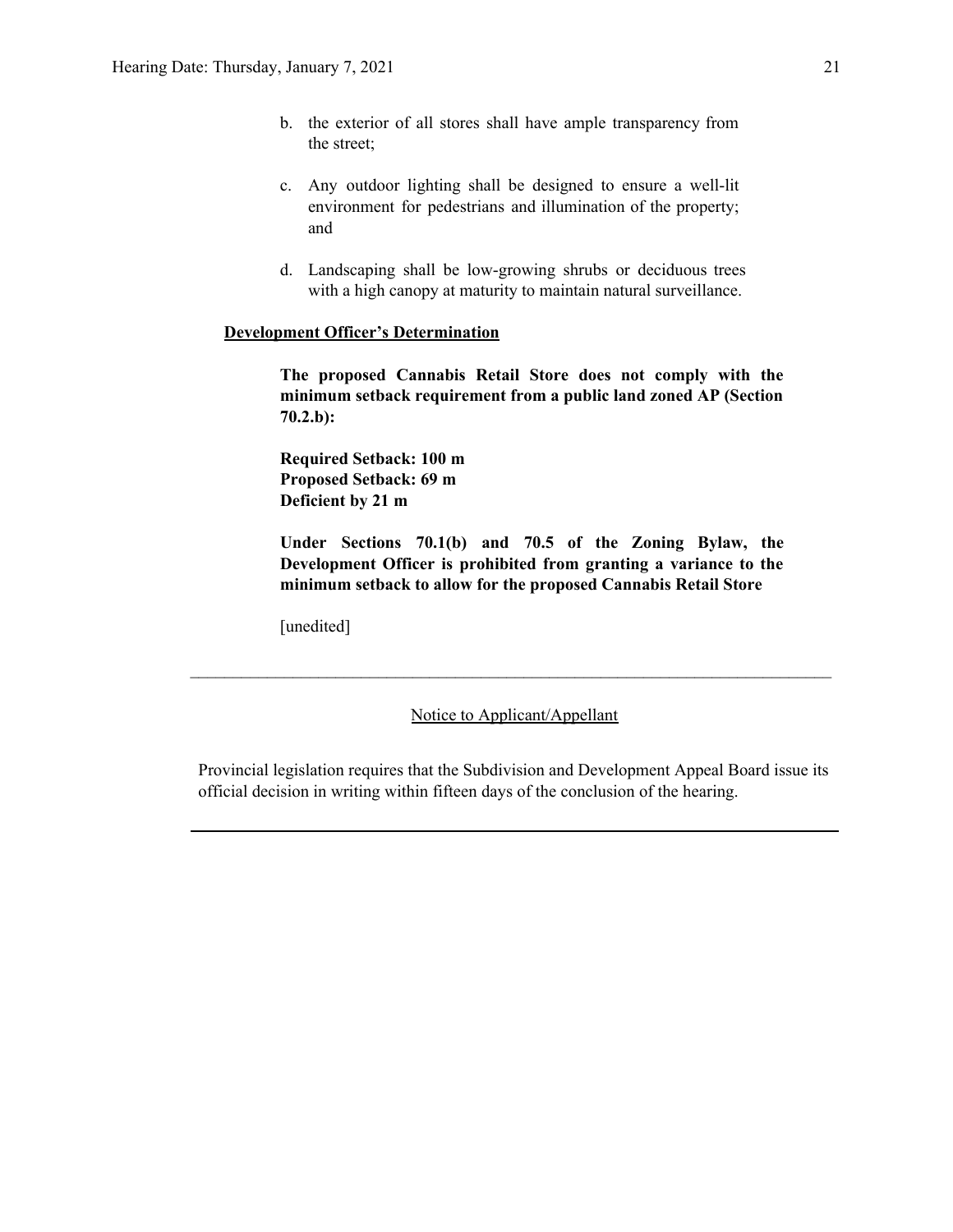| <b>Edmonton</b>                                                                                                                                                                                                                                                                                                                                                                                                                                                                                                                                                                                                                                                                                                                                                                                    | Project Number: 373284761-002<br><b>Application Date:</b><br>SEP 18, 2020<br>Printed:<br>November 27, 2020 at 4:42 PM<br>1 of 1<br><b>Application for</b><br>Page: |  |  |  |  |
|----------------------------------------------------------------------------------------------------------------------------------------------------------------------------------------------------------------------------------------------------------------------------------------------------------------------------------------------------------------------------------------------------------------------------------------------------------------------------------------------------------------------------------------------------------------------------------------------------------------------------------------------------------------------------------------------------------------------------------------------------------------------------------------------------|--------------------------------------------------------------------------------------------------------------------------------------------------------------------|--|--|--|--|
| <b>Major Development Permit</b>                                                                                                                                                                                                                                                                                                                                                                                                                                                                                                                                                                                                                                                                                                                                                                    |                                                                                                                                                                    |  |  |  |  |
| This document is a Development Permit Decision for the development application described below.                                                                                                                                                                                                                                                                                                                                                                                                                                                                                                                                                                                                                                                                                                    |                                                                                                                                                                    |  |  |  |  |
| <b>Applicant</b><br>Property Address(es) and Legal Description(s)<br>5904 - 104 STREET NW                                                                                                                                                                                                                                                                                                                                                                                                                                                                                                                                                                                                                                                                                                          |                                                                                                                                                                    |  |  |  |  |
| Plan 3553P Blk 46 Lots 1-8.OT                                                                                                                                                                                                                                                                                                                                                                                                                                                                                                                                                                                                                                                                                                                                                                      |                                                                                                                                                                    |  |  |  |  |
| Specific Address(es)                                                                                                                                                                                                                                                                                                                                                                                                                                                                                                                                                                                                                                                                                                                                                                               |                                                                                                                                                                    |  |  |  |  |
|                                                                                                                                                                                                                                                                                                                                                                                                                                                                                                                                                                                                                                                                                                                                                                                                    | 5936 - 104 STREET NW<br>Suite:                                                                                                                                     |  |  |  |  |
|                                                                                                                                                                                                                                                                                                                                                                                                                                                                                                                                                                                                                                                                                                                                                                                                    | Entryway: 5936 - 104 STREET NW                                                                                                                                     |  |  |  |  |
|                                                                                                                                                                                                                                                                                                                                                                                                                                                                                                                                                                                                                                                                                                                                                                                                    | Building: 5904 - 104 STREET NW                                                                                                                                     |  |  |  |  |
| <b>Scope of Application</b><br>To change the Use of a General Retail Store to a Cannabis Retail Sales store and to construct interior alterations.                                                                                                                                                                                                                                                                                                                                                                                                                                                                                                                                                                                                                                                 |                                                                                                                                                                    |  |  |  |  |
| <b>Permit Details</b>                                                                                                                                                                                                                                                                                                                                                                                                                                                                                                                                                                                                                                                                                                                                                                              |                                                                                                                                                                    |  |  |  |  |
|                                                                                                                                                                                                                                                                                                                                                                                                                                                                                                                                                                                                                                                                                                                                                                                                    |                                                                                                                                                                    |  |  |  |  |
| <b>Class of Permit</b>                                                                                                                                                                                                                                                                                                                                                                                                                                                                                                                                                                                                                                                                                                                                                                             | Contact Person:                                                                                                                                                    |  |  |  |  |
| Gross Floor Area (sq.m.):                                                                                                                                                                                                                                                                                                                                                                                                                                                                                                                                                                                                                                                                                                                                                                          | Lot Grading Needed?: N<br>NumberOfMainFloorDwellings:                                                                                                              |  |  |  |  |
| New Sewer Service Required:<br>Site Area (1q. m.):                                                                                                                                                                                                                                                                                                                                                                                                                                                                                                                                                                                                                                                                                                                                                 | Stat. Plan Overlay/Annex Area: (none)                                                                                                                              |  |  |  |  |
| <b>Development Application Decision</b><br>Refused<br>Issue Date: Nov 27, 2020 Development Authority: CHOW, STEPHEN<br><b>Reason for Refusal</b><br>The proposed Cannabis Retail Store does not comply with the minimum setback requirement from a public land zoned AP (Section<br>$70.2 \,\mathrm{b}$ ):<br>Required Setback: 100 m<br>Proposed Setback: 69 m<br>Deficient by 21 m<br>Under Sections 70.1(b) and 70.5 of the Zoning Bylaw, the Development Officer is prohibited from granting a variance to the<br>mininum setback to allow for the proposed Cannabis Retail Store.<br><b>Rights of Appeal</b><br>The Applicant has the right of appeal within 21 days after the date on which the decision is made, as outlined in Section 683<br>through 689 of the Municipal Government Act. |                                                                                                                                                                    |  |  |  |  |
| Fees<br><b>Fee Amount</b><br>\$5,600.00<br>Major Dev. Application Fee<br><b>Total G5T Amount:</b><br>\$0.00<br>Totals for Permit:<br>\$5,600.00                                                                                                                                                                                                                                                                                                                                                                                                                                                                                                                                                                                                                                                    | <b>Amount Paid</b><br>Receipt #<br><b>Date Paid</b><br>\$5,600.00<br>06811254<br>Oct 30, 2020<br>\$5,600.00                                                        |  |  |  |  |
| <b>THIS IS NOT A PERMIT</b>                                                                                                                                                                                                                                                                                                                                                                                                                                                                                                                                                                                                                                                                                                                                                                        |                                                                                                                                                                    |  |  |  |  |